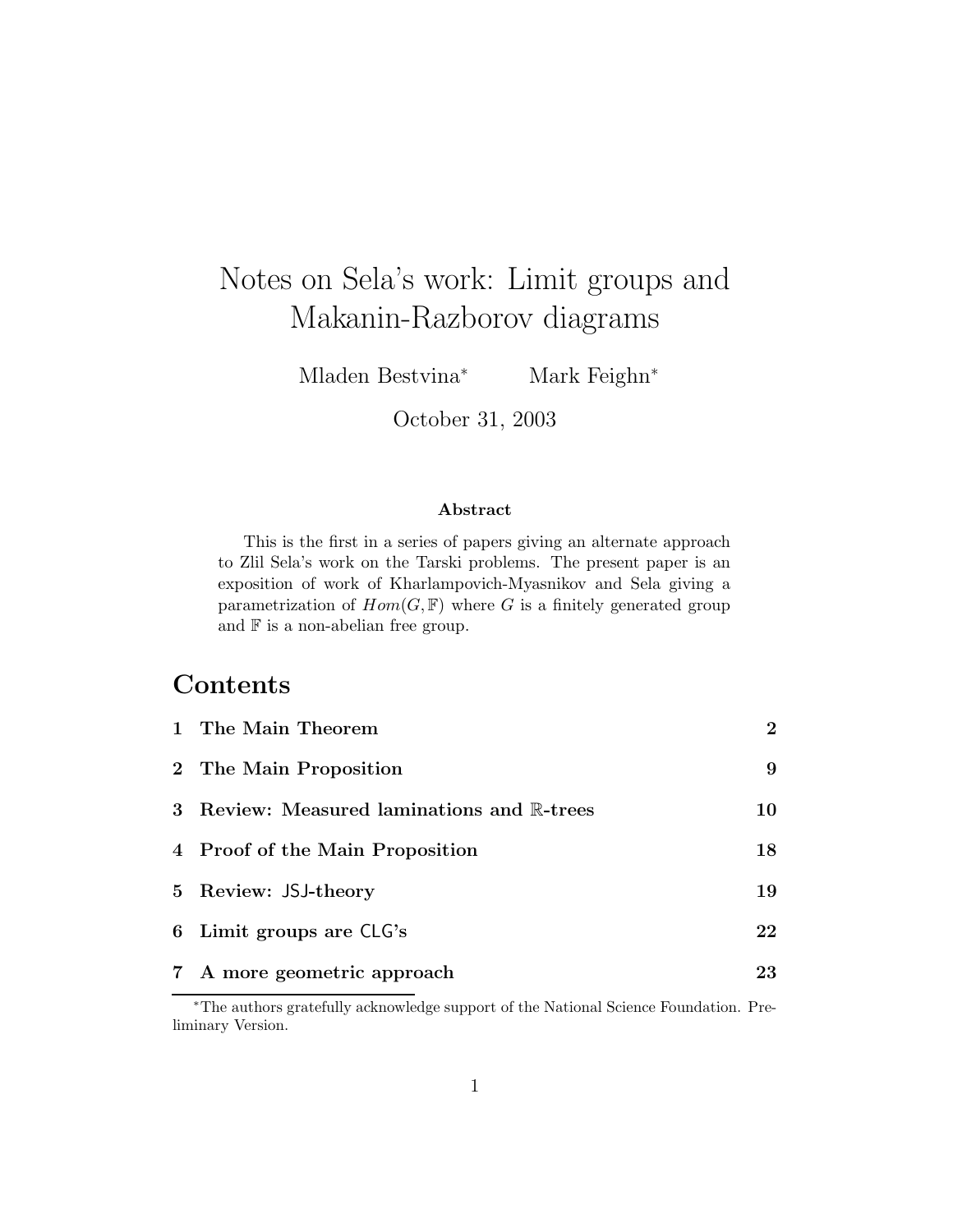### 1 The Main Theorem

This is the first of a series of papers giving an alternative approach to Zlil Sela's work on the Tarski problems [31, 30, 32, 24, 25, 26, 27, 28]. The present paper is an exposition of the following result of Kharlampovich-Myasnikov [9, 10] and Sela [30]:

**Theorem.** Let G be a finitely generated non-free group. There is a finite collection  $\{q_i : G \to \Gamma_i\}$  of proper quotients of G such that, for any homomorphism f from G to a free group F, there is  $\alpha \in Aut(G)$  such that  $f \alpha$  $factors$  through some  $q_i$ .

A more precise statement is given in the Main Theorem. Our approach, though similar to Sela's, differs in several aspects: notably a different measure of complexity and a more geometric proof which avoids the use of the full Rips theory for finitely generated groups acting on R-trees, see Section 7. We attempted to include enough background material to make the paper self-contained.

Notation 1.1. F is a fixed non-abelian free group. Finitely generated (finitely presented) is abbreviated fg (respectively fp).

The main goal of [30] is to give an answer to the following:

Question 1. Let G be an fg group. Describe the set of all homomorphisms from  $G$  to  $\mathbb{F}$ .

Example 1.2. When G is a free group, we can identify  $Hom(G, \mathbb{F})$  with the cartesian product  $\mathbb{F}^n$  where  $n = rank(G)$ .

*Example* 1.3. If  $G = \mathbb{Z}^n$ , let  $\mu : \mathbb{Z}^n \to \mathbb{Z}$  be the projection to one of the coordinates. If  $h : \mathbb{Z}^n \to \mathbb{F}$  is a homomorphism, there is an automorphism  $\alpha : \mathbb{Z}^n \to \mathbb{Z}^n$  such that  $h\alpha$  factors through  $\mu$ . This provides an explicit (although not 1-1) parametrization of  $Hom(G, \mathbb{F})$  by  $\mathbb{F} \times Hom(G, \mathbb{Z})$ .

Example 1.4. When G is the fundamental group of a closed genus g orientable surface, let  $\mu: G \to F_g$  denote the homomorphism to a free group of rank g induced by the (obvious) retraction of the surface to the rank g graph. It is a folk theorem<sup>1</sup> that for every homomorphism  $f: G \to \mathbb{F}$  there is an automorphism  $\alpha$ :  $G \to G$  (induced by a homeomorphism of the surface) so that  $f\alpha$  factors through  $\mu$ . The theorem was generalized to the case when G is

 $1$ see [35, 33]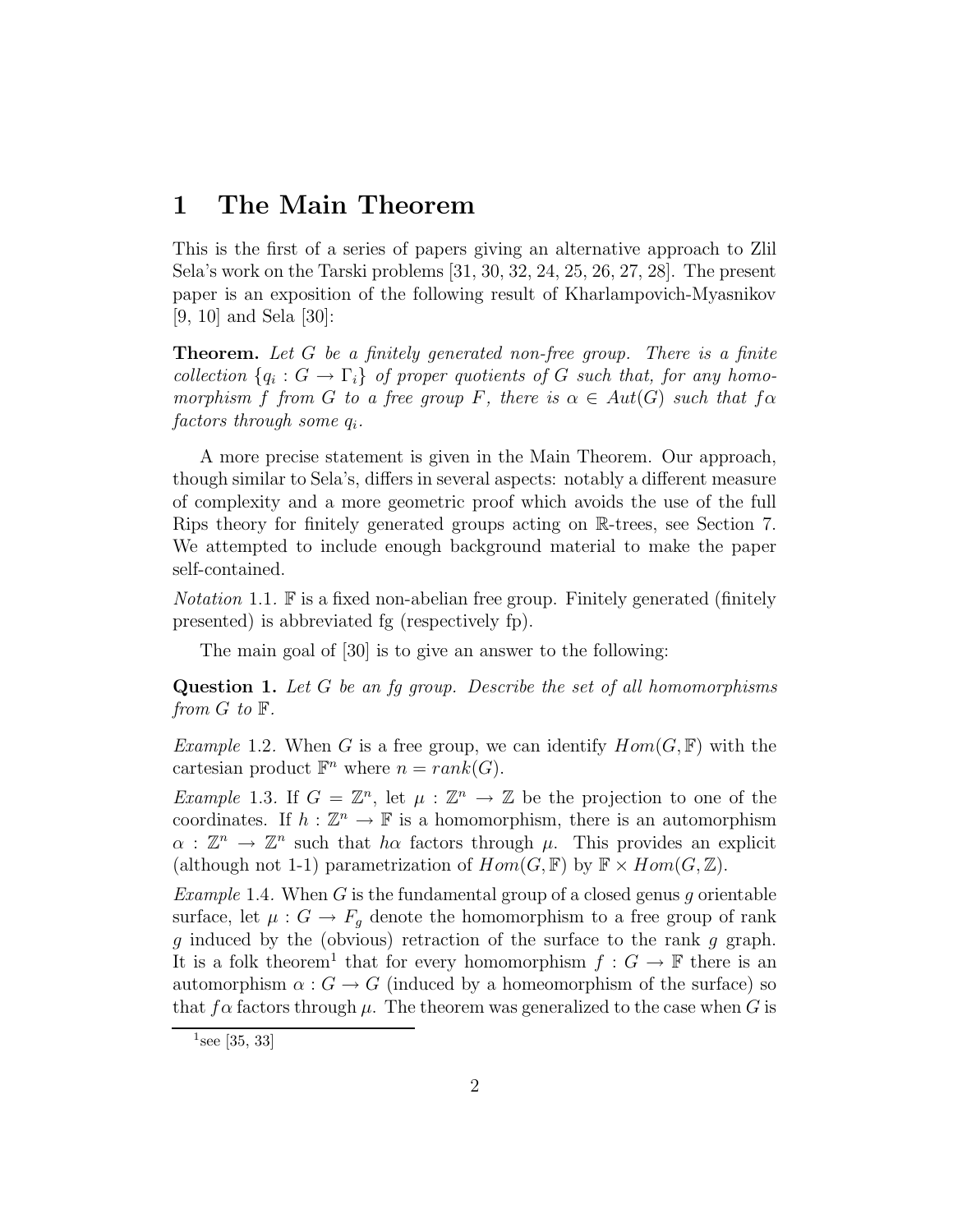the fundamental group of a non-orientable closed surface by Grigorchuk and Kurchanov [7]. Interestingly, in this generality the single map  $\mu$  is replaced by a finite collection  $\{\mu_1, \dots, \mu_k\}$  of maps from G to a free group F. In other words, for all  $f \in Hom(G, \mathbb{F})$  there is  $\alpha \in Aut(G)$  induced by a homeomorphism of the surface such that  $f\alpha$  factors through some  $\mu_i$ .

Another goal is to understand the class of groups that naturally appear in the answer to the above question, these are called limit groups.

Definition 1.5. Let G be an fg group. A sequence  $\{f_i\}$  in  $Hom(G, \mathbb{F})$  is stable if, for all  $g \in G$ , the sequence  $\{f_i(g)\}\$ is eventually always 1 or eventually never 1. The *stable kernel* of  $\{f_i\}$ , denoted <u>Ker</u>  $f_i$ , is

$$
\{g \in G \mid f_i(g) = 1 \text{ for almost all } i\}.
$$

An fg group  $\Gamma$  is a *limit group* if there is an fg group G and a stable sequence  ${f_i}$  in  $Hom(G, \mathbb{F})$  so that  $\Gamma \cong G/Ker f_i$ .

*Remark* 1.6. One can view each  $f_i$  as inducing an action of G on the Cayley graph of  $\mathbb{F}$ , and then can pass to a limiting  $\mathbb{R}$ -tree action (after a subsequence). If the limiting tree is not a line, then  $\frac{Ker}{\cdots} f_i$  is precisely the kernel of this action and so Γ acts faithfully. This explains the name.

Definition 1.7. An fg group  $\Gamma$  is residually free if for every element  $\gamma \in \Gamma$ there is  $f \in Hom(\Gamma, \mathbb{F})$  such that  $f(\gamma) \neq 1$ . It is  $\omega$ -residually free if for every finite subset  $X \subset \Gamma$  there is  $f \in Hom(\Gamma, \mathbb{F})$  such that  $f|X$  is injective.

**Exercise 2.** Free groups and free abelian groups are  $\omega$ -residually free.

**Exercise 3.** The fundamental group of  $n\mathbb{P}^2$  for  $n = 1, 2,$  or 3 is not  $\omega$ residually free, see [13].

**Exercise 4.** Every  $\omega$ -residually free group is a limit group.

**Exercise 5.** An fg subgroup of an  $\omega$ -residually free group is  $\omega$ -residually free.

**Exercise 6.** Every non-trivial abelian subgroup of an  $\omega$ -residually free group is contained in a unique maximal abelian subgroup. For example,  $F \times \mathbb{Z}$  is not  $\omega$ -residually free for any non-abelian F.

**Lemma 1.8.** Let  $G_1 \rightarrow G_2 \rightarrow \cdots$  be an infinite sequence of epimorphisms between fg groups. Then the sequence

$$
Hom(G_1, \mathbb{F}) \leftarrow Hom(G_2, \mathbb{F}) \leftarrow \cdots
$$

eventually stabilizes (consists of bijections).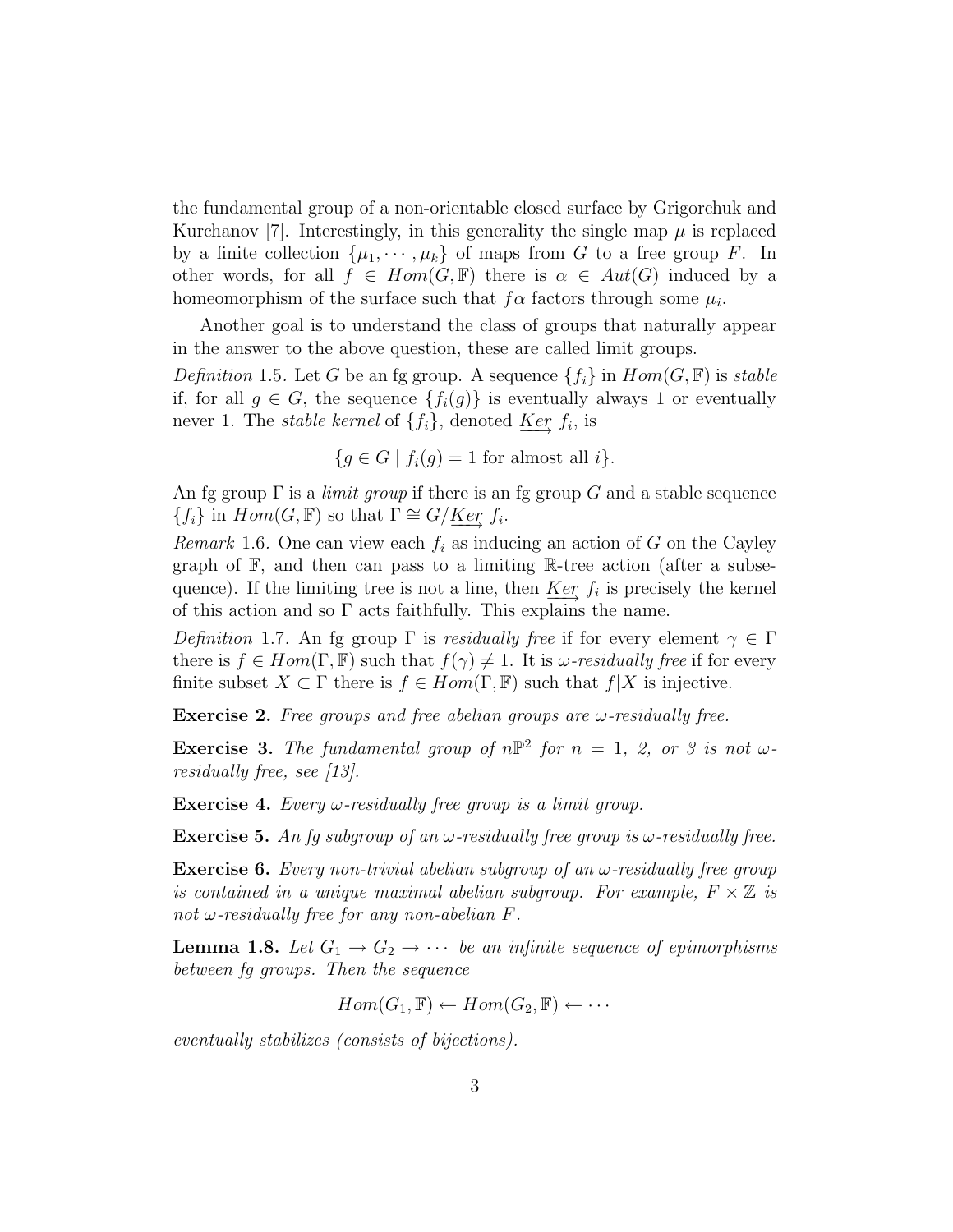*Proof.* Embed F as a subgroup of  $SL_2(\mathbb{R})$ . That the corresponding sequence of varieties  $Hom(G_i, SL_2(\mathbb{R}))$  stabilizes follows from algebraic geometry, and  $\Box$ this proves the lemma.

Corollary 1.9. A sequence of epimorphisms between  $(\omega-)$  residually free groups eventually stabilizes.

**Lemma 1.10.** Every limit group is  $\omega$ -residually free.

*Proof.* Let  $\Gamma$  be a limit group, and let G and  $\{f_i\}$  be as in the definition. Without loss, G is fp. Now consider the sequence of quotients

$$
G \to G_1 \to G_2 \to \cdots \to \Gamma
$$

obtained by adjoining one relation at a time. If Γ is fp the sequence terminates, and in general it is infinite. Let  $G' = G_j$  be such that  $Hom(G', \mathbb{F}) =$  $Hom(G, \mathbb{F})$ . All but finitely many  $f_i$  factor through G' since each added relation is sent to 1 by almost all  $f_i$ . It follows that these  $f_i$  factor through Γ and each non-trivial element of Γ is sent to 1 by only finitely many  $f_i$ . By definition,  $\Gamma$  is  $\omega$ -residually free.  $\Box$ 

Definition 1.11. A  $GAD^2$  of a group G is a finite graph of groups decomposition of G with abelian edge groups in which some of the vertices are designated  $QH<sup>3</sup>$  and some others are designated *abelian*, and the following holds.

- A QH-vertex group is the fundamental group of a compact surface  $S$ with boundary and the boundary components correspond to the incident edge groups (they are all infinite cyclic). Further, S carries a pseudoAnosov homeomorphism (so  $S$  is a torus with 1 boundary component of  $\chi(S) \leq -2$ ).
- An abelian vertex group A is abelian (!). The subgroup  $P(A)$  of A generated by incident edge groups is the *peripheral subgroup*.  $\overline{P}(A)$  is the subgroup of A that dies under every homomorphism from A to  $\mathbb Z$ that kills  $P(A)$ , i.e.

 $\overline{P}(A) = \bigcap \{Ker(f) \mid f \in Hom(A, \mathbb{Z}), P(A) \subset Ker(f)\}.$ 

<sup>2</sup>Generalized Abelian Decomposition

<sup>3</sup>Quadratically Hanging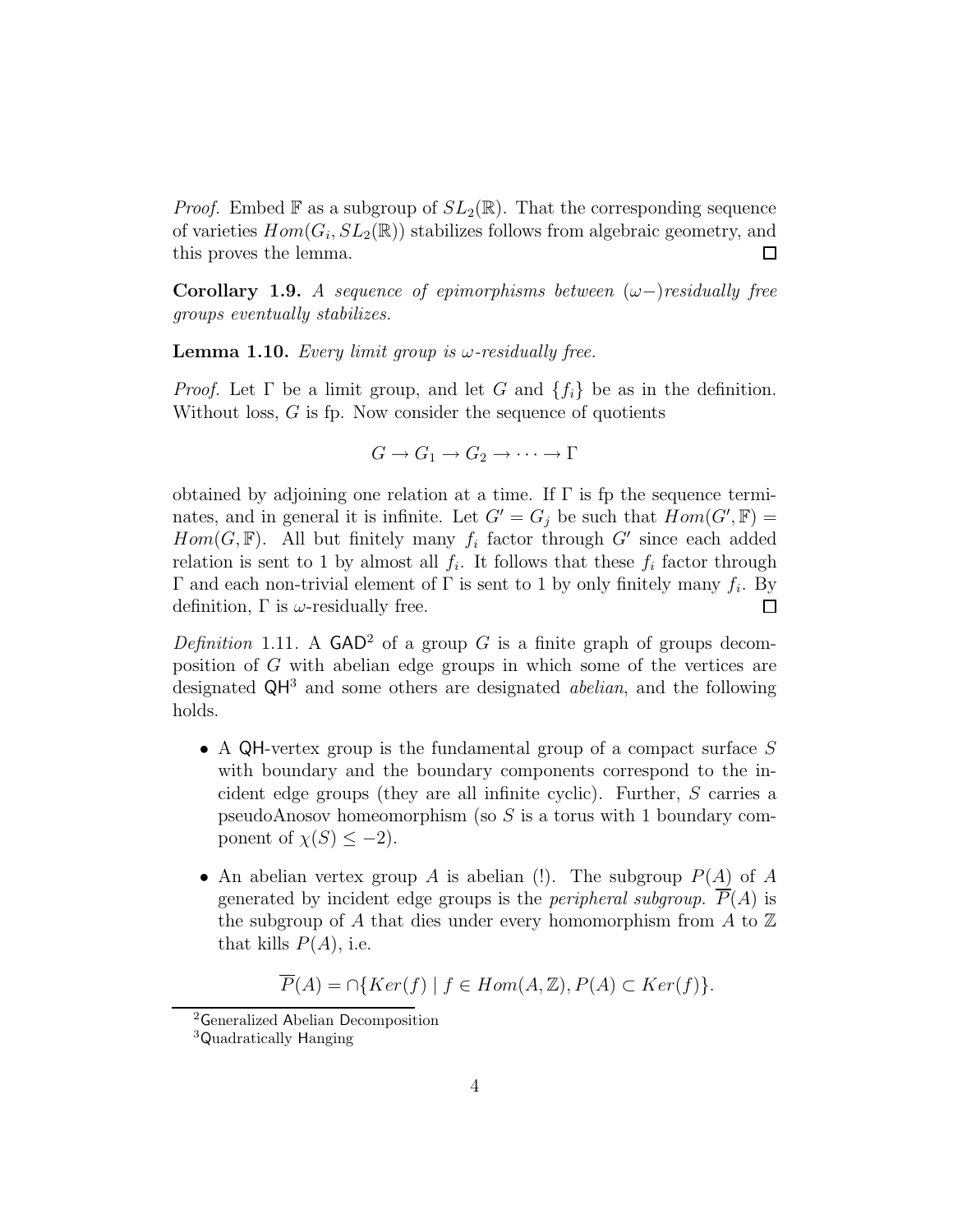The non-abelian non-QH vertices are *rigid*.

*Remark* 1.12. If  $\Delta$  is a GAD for a fg group G, and if A is an abelian vertex group of  $\Delta$ , then there is an epimorphism  $G \to A/\overline{P}(A)$ . Hence,  $A/\overline{P}(A)$  is fg. Since it is also torsion free,  $A/\overline{P}(A)$  is free. It follows that  $A = A_0 \oplus \overline{P}(A)$ with  $A_0$  a retract of G.

Definition 1.13. The modular group  $Mod(\Delta)$  associated to a GAD  $\Delta$  of G is the subgroup of  $Aut(G)$  generated by

- inner automorphisms of  $G$ ,
- Dehn twists<sup>4</sup> in elements of G that centralize an edge group of  $\Delta$ ,
- unimodular<sup>5</sup> automorphisms of abelian vertex groups that are identity on peripheral subgroups and all other vertex groups, and
- $\bullet$  automorphisms induced by homeomorphisms of surfaces S underlying QH-vertices that fix all boundary components. If S is closed and orientable, we require the homeomorphisms to be orientation-preserving<sup>6</sup>.

The modular group of G, denoted  $Mod(G)$ , is the subgroup of  $Aut(G)$  generated by  $Mod(\Delta)$  for all GAD's  $\Delta$  of G. At times it will be convenient to view  $Mod(G)$  as a subgroup of  $Out(G)$ . In particular, we will say that an element of  $Mod(G)$  is *trivial* if it is an inner automorphism.

*Definition* 1.14. We define a hierarchy of fg groups – if a group belongs to this hierarchy it is called a  $CLG<sup>7</sup>$ .

Level 0 of the hierarchy consists of fg free groups.

A group  $\Gamma$  belongs to level  $\leq n+1$  iff either it has a free product decomposition  $\Gamma = \Gamma_1 * \Gamma_2$  with  $\Gamma_1$  and  $\Gamma_2$  of level  $\leq n$  or it has a homomorphism  $\rho: \Gamma \to \Gamma'$  with  $\Gamma'$  of level  $\leq n$  and it has a **GAD** such that

- $\bullet$   $\rho$  is injective on the peripheral subgroup of each abelian vertex group.
- $\rho$  is injective on each edge group E and at least one of the images of E in a vertex group of the one-edged splitting induced by  $E$  is a maximal abelian subgroup.

<sup>4</sup>See Section 3 for a definition.

<sup>&</sup>lt;sup>5</sup>The induced automorphism of  $A/\overline{P}(A)$  has determinant 1.

 $6$ We will want our homeomorphisms to be products of Dehn twists.

<sup>7</sup>Constructible Limit Group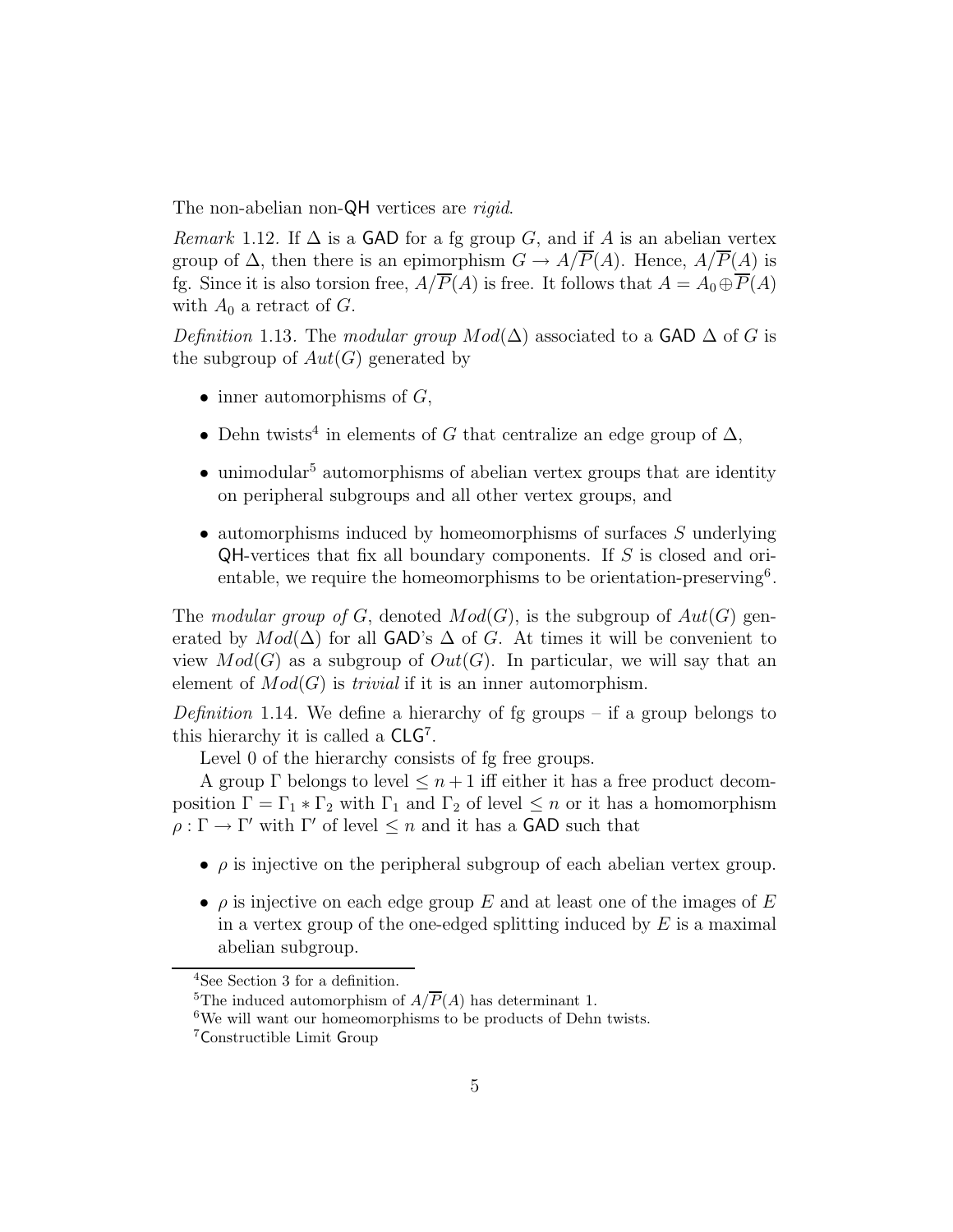- The image of each  $QH$ -vertex group is a non-abelian subgroup of  $H$ .
- For every rigid vertex group  $B$ ,  $\rho$  is injective on the "envelope" B of B, defined by first replacing each abelian vertex with the peripheral subgroup and then letting  $B$  be the subgroup of the resulting group generated by B and by the centralizers of incident edge-groups.

Example 1.15. A free abelian group of rank n is a CLG of level  $n-1$ . The fundamental group of a closed surface S with  $\chi(S) \leq -2$  is a CLG of level 1. For example, an orientable genus 2 surface is a union of 2 punctured tori and the retraction to one of them determines  $\rho$ . Similarly, a non-orientable genus 2 surface is the union of 2 punctured Klein bottles.

Example 1.16. Start with the circle and attach to it 3 surfaces with one boundary component, with genera 1, 2, and 3 say. There is a retraction to the surface of genus 3 that is the union of the attached surfaces of genus 1 and 2. This retraction sends the genus 3 attached surface say to the genus 2 attached surface by "pinching a handle". The GAD has a central vertex labeled  $\mathbb Z$ and there are 3 edges that emanate from it, also labeled Z. Their other endpoints are QH-vertex groups. The map induced by retraction satisfies the requirements so the fundamental group of the 2-complex built is a CLG.

*Example* 1.17. Choose a primitive<sup>8</sup> w in the fg free group F and form  $\Gamma =$  $F \ast_{\mathbb{Z}} F$ , the double of F along  $\langle w \rangle$  (so  $1 \in \mathbb{Z}$  is identified with w on both sides). There is a retraction  $\Gamma \to F$  that satisfies the requirements (both vertices are rigid), so  $\Gamma$  is a CLG.

The following can be proved by induction on levels.

Exercise 7. Every CLG is fp, in fact coherent. Every fg subgroup of a CLG is a CLG. (Hint: a graph of coherent groups over fg abelian groups is coherent.)

**Exercise 8.** Every abelian subgroup of a CLG  $\Gamma$  is fg and free, and there is a uniform bound to the rank. There is a finite  $K(\Gamma, 1)$ .

Exercise 9. Every non-abelian, freely indecomposable CLG admits a "principal splitting" over  $\mathbb{Z}$ :  $A *_{\mathbb{Z}} B$  or  $A *_{\mathbb{Z}}$  with A, B non-cyclic, and in the latter case  $\mathbb Z$  is maximal abelian in the whole group.

**Exercise 10.** Every CLG is  $\omega$ -residually free.

<sup>8</sup>no proper root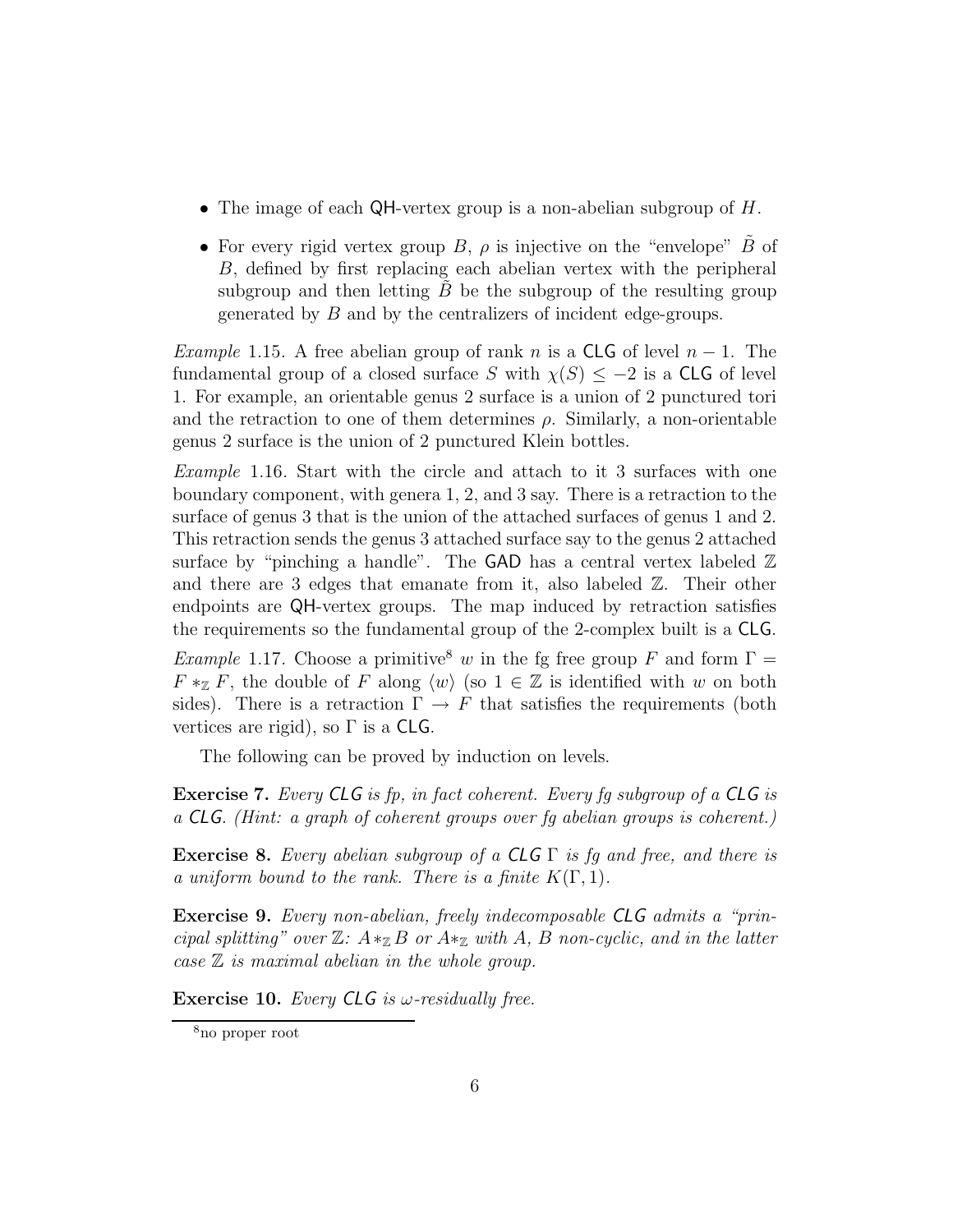The last exercise is more difficult than the others. It explains where the conditions in the definition of CLG come from. The idea is to construct homomorphisms  $G \to \mathbb{F}$  by choosing complicated modular automorphisms of G, composing with  $\rho$  and then with a homomorphism to F that comes from the inductive assumption.

*Example* 1.18. Consider an index 2 subgroup  $H$  of an fg free group  $F$  and choose  $g \in F \setminus H$ . Suppose that  $G := H *_{\langle g^2 \rangle} \langle g \rangle$  is freely indecomposable and admits no principal cyclic splitting. There is the obvious map  $G \to F$ , but G is not a limit group (Exercise 9 and Theorem 1.25). This shows the necessity of the last condition in the definition of CLG's. <sup>9</sup>

Definition 1.19. A factor set for a group  $G$  is a finite collection of proper quotients  $\{q_i: G \to G_i\}$  such that if  $f \in Hom(G, \mathbb{F})$  then there is  $\alpha \in$  $Mod(G)$  such that  $f\alpha$  factors through some  $q_i$ .

**Main Theorem ([9, 10, 31]).** Let G be an fg group that is not free. Then, G has a factor set  $\{q_i: G \to \Gamma_i\}$  with each  $\Gamma_i$  a limit group. If G is not a limit group, we can always take  $\alpha = Id$ .

**Corollary 1.20.** Iterating the construction of the Main Theorem (for  $\Gamma_i$ 's etc.) yields a finite tree of groups terminating in groups that are free.

*Proof.* If  $\Gamma \to \Gamma'$  is a proper epimorphism between limit groups, then since limit groups are residually free,  $Hom(\Gamma', \mathbb{F}) \subsetneq Hom(\Gamma, \mathbb{F})$ . We are done by Lemma 1.8.  $\Box$ 

Definition 1.21. The tree of groups and epimorphisms provided by Corollary 1.20 is called an MR-diagram<sup>10</sup> for G (with respect to  $\mathbb{F}$ ). If

$$
G \xrightarrow{q} \Gamma_1 \xrightarrow{q_1} \Gamma_2 \xrightarrow{q_2} \cdots \xrightarrow{q_{m-1}} \Gamma_m
$$

is a branch of an MR-diagram and if  $f \in Hom(G, \mathbb{F})$  then we say that f MR-factors through this branch if there are  $\alpha \in Mod(G)$  (which is Id if G is not a limit group),  $\alpha_i \in Mod(\Gamma_i)$ , for  $1 \leq i < m$ , and  $f_m \in Hom(\Gamma_m, \mathbb{F})$ (recall  $\Gamma_m$  is free) such that  $f = f_m q_{m-1} \cdots q_1 \alpha_1 q \alpha$ .

<sup>&</sup>lt;sup>9</sup>The element  $g := a^2b^2a^{-2}b^{-1} \in H := \langle a, b^2, bab^{-1} \rangle \subset F := \langle a, b \rangle$  is such an example. This can be seen from the fact that if  $\langle x, y, z \rangle$  denotes the displayed basis for H, then  $g^2 = x^2 y x^{-2} y^{-1} z^2 y z^{-2}$  is Whitehead reduced and each basis element occurs at least 3 times.

 $10$ for Makanin-Razborov, cf. [14, 15, 19].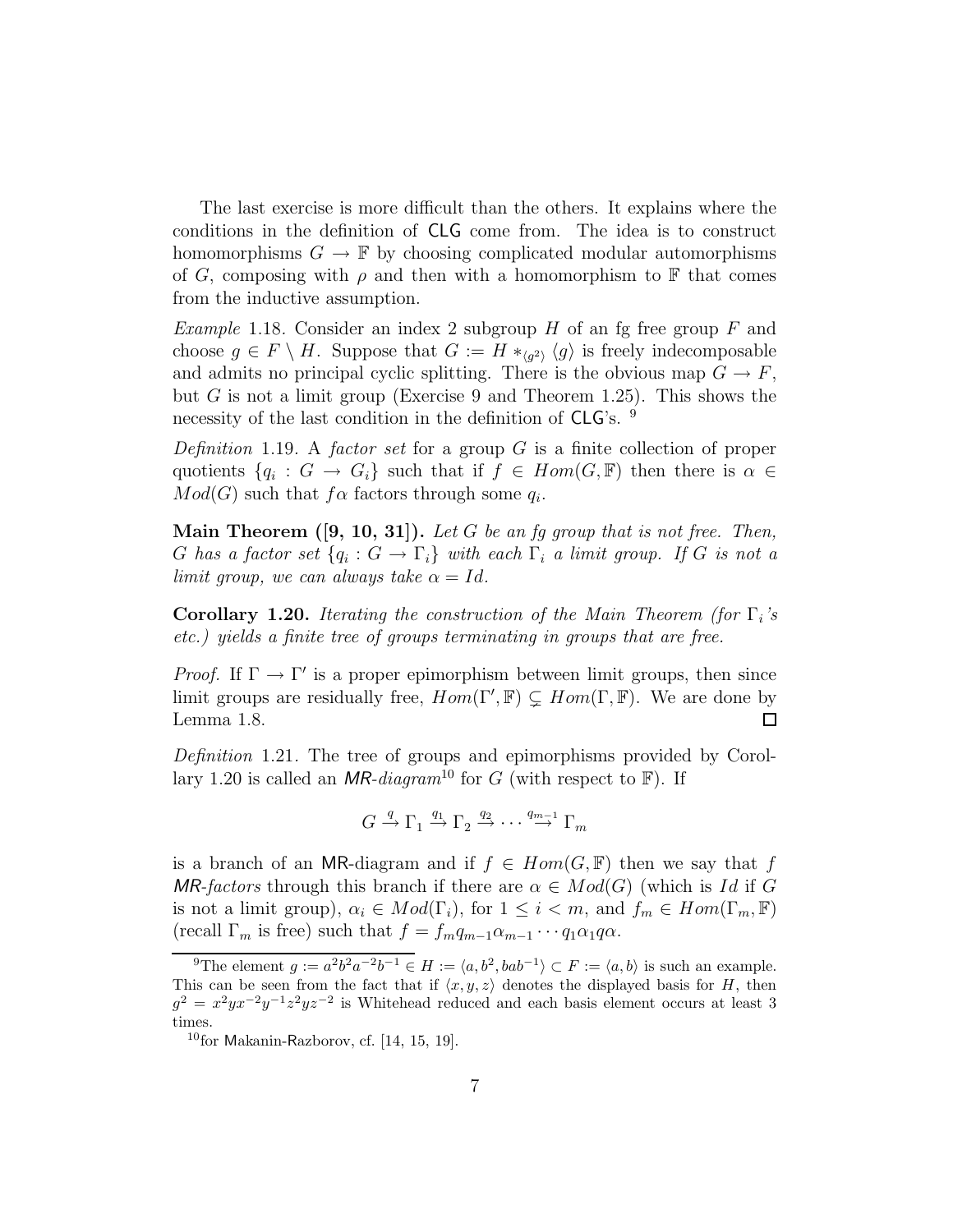*Remark* 1.22. The key property of an MR-diagram for G is that, for  $f \in$  $Hom(G, \mathbb{F})$ , there is a branch of the diagram through which f MR-factors. This provides an answer to Question 1 in that  $Hom(G, \mathbb{F})$  is parametrized by branches of an MR-diagram and, for each branch as above,  $Mod(G) \times$  $Mod(\Gamma_1) \times \cdots \times Mod(\Gamma_{m-1}) \times Hom(\Gamma_m, \mathbb{F})$ . Note that if  $\Gamma_m$  has rank n, then  $Hom(\Gamma_m, \mathbb{F}) \cong \mathbb{F}^n$ .

In [28], Sela constructed an MR-diagram for a finitely generated group relative to a word hyperbolic group. In her thesis  $|1|$ , Emina Alibegović did the same relative to a limit group.

Corollary 1.23. Abelian subgroups of limit groups are fg and free.

We first need a lemma.

**Lemma 1.24.** Suppose that  $\Gamma$  is a limit group with factor set  $\{q_i : \Gamma \to G_i\}$ . If H is a (not necessarily fg) subgroup of  $\Gamma$  such that every homomorphism  $H\to \mathbb{F}$  factors through some  $q_i|H$  (pre-compositions by automorphisms of  $\Gamma$ not needed) then, for some i,  $q_i|H$  is injective.

*Proof.* Suppose not and let  $1 \neq h_i \in Ker(q_i|H)$ . Since  $\Gamma$  is a limit group, there is  $f \in Hom(\Gamma, \mathbb{F})$  that is injective on  $\{1, h_1, \dots, h_n\}$ . On the other hand,  $f|H$  factors through some  $q_i|H$  and so  $h_i = 1$ , a contradiction.  $\Box$ 

*Proof of Corollary 1.23.* Let A be an abelian subgroup of a limit group  $\Gamma$ . Since residually free groups are torsion free, it is enough to show that  $A$  is fg. It follows from the definition that, for  $\alpha \in Mod(\Gamma)$ , there is a finitely generated subgroup  $A_{\alpha}$  of A and a retraction  $r_{\alpha} : \Gamma \to A_{\alpha}$  such that  $\alpha | A$  is trivial<sup>11</sup> on  $A \cap Ker(r_{\alpha})$ . See Remark 1.12.

Consider the homomorphism  $\Pi_{\alpha \in Mod(\Gamma)} r_{\alpha} : \Gamma \to \Pi_{\alpha} A_{\alpha}$ . Since  $\Gamma$  is fg, the image of  $\Pi r_{\alpha}$  is fg. Hence,  $A = A_0 \oplus A_1$  where  $A_1$  is fg and each  $r_{\alpha}$  is trivial on  $A_0$ . Let  $\{q_i : \Gamma \to \Gamma_i\}$  be a factor set for  $\Gamma$  with each  $\Gamma_i$  a limit group. By Lemma 1.24,  $A_0$  injects into some  $\Gamma_i$ . Since  $Hom(\Gamma_i, \mathbb{F}) \subsetneq Hom(\Gamma, \mathbb{F}),$ we may conclude by induction that  $A_0$  and hence A is fg.  $\Box$ 

In Section 6, we will also show:

**Theorem 1.25.** For an fq group  $G$ , the following are equivalent.

1. G is a CLG.

<sup>11</sup>agrees with the restriction of an inner automorphism of Γ.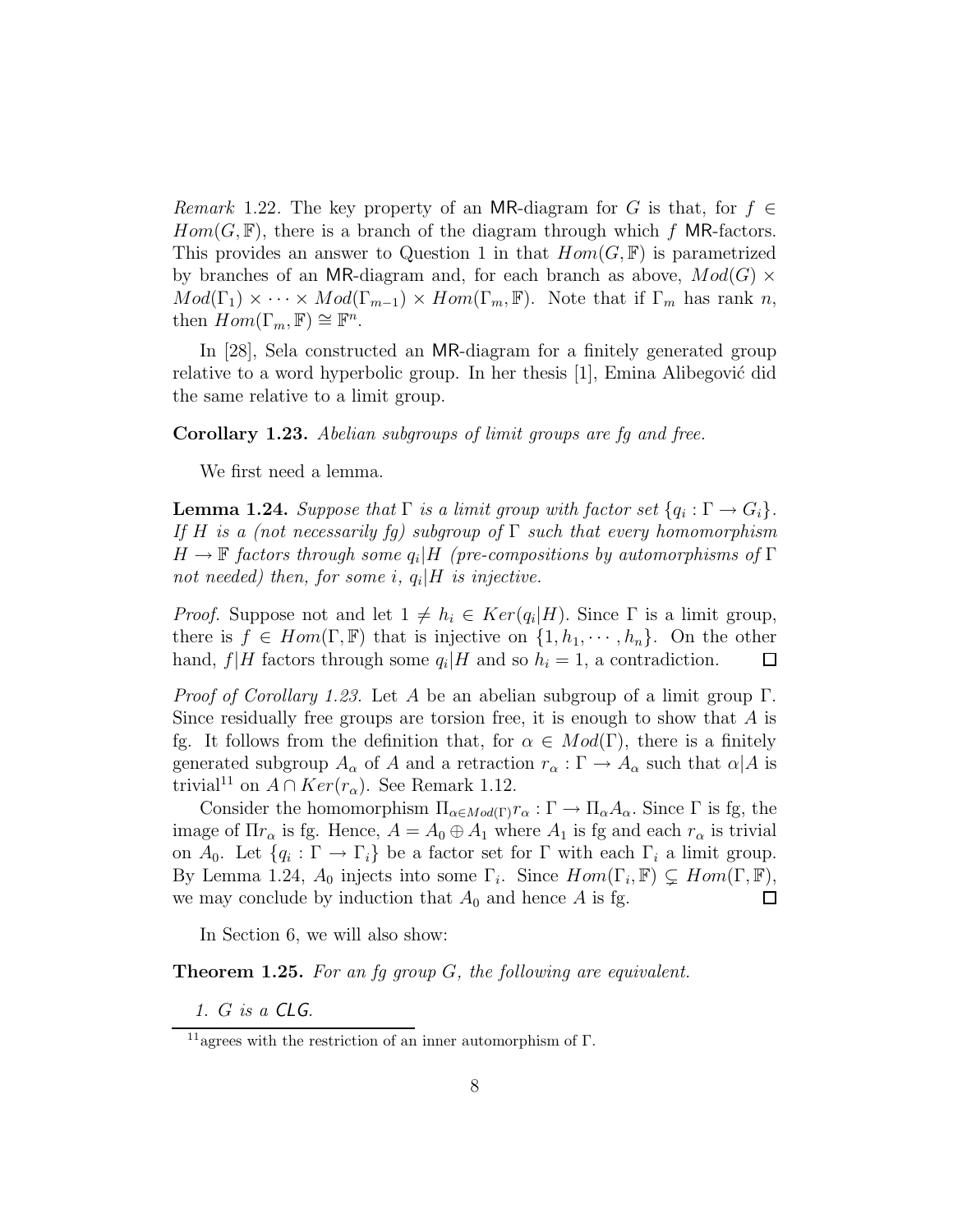- 2. G is  $\omega$ -residually free.
- 3. G is a limit group.

The fact that  $\omega$ -residually free groups are CLG's is due to O. Kharlampovich and A. Myasnikov [11]. V.N. Remeslennikov [21] showed that limit groups act freely on  $\mathbb{R}^n$ -trees, also see [8]. Kharlampovich-Myasnikov [10] prove that limit groups act freely on  $\mathbb{Z}^n$ -trees where  $\mathbb{Z}^n$  is lexicographically ordered. Remeslennikov [20] also demonstrated that 2-residually free groups are  $\omega$ -residually free.

### 2 The Main Proposition

Definition 2.1. An fg group is *generic* if it is torsion free, freely indecomposable, non-abelian, and not a closed surface group.

The Main Theorem will follow from the next proposition.

Main Proposition. Generic limit groups have factor sets.

Before proving this proposition, we show how it implies the Main Theorem.

Definition 2.2. Let G and G' be fg groups. The minimal number of generators for G is denoted  $\mu(G)$ . We say that G is *simpler* than G' if there is an epimorphism  $G' \to G$  and either  $\mu(G) < \mu(G')$  or  $\mu(G) = \mu(G')$  and  $Hom(G, \mathbb{F}) \subsetneq Hom(G', \mathbb{F}).$ 

Remark 2.3. It follows from Lemma 1.8 that every sequence  $\{G_i\}$  with  $G_{i+1}$ simpler than  $G_i$  is finite.

Definition 2.4. If G is an fg group, then by  $RF(G)$  denote the universal residually free quotient of  $G$ , i.e. the quotient of  $G$  by the (normal) subgroup consisting of elements killed by every homomorphism  $G \to \mathbb{F}$ .

Remark 2.5.  $Hom(G, \mathbb{F}) = Hom(RF(G), \mathbb{F})$  and for every proper quotient  $G'$  of  $RF(G), Hom(G', \mathbb{F}) \subsetneq Hom(G, \mathbb{F}).$ 

The Main Proposition implies the Main Theorem. Suppose that  $G$  is an fg group that is not free. By Remark 2.3, we may assume that the Main Theorem holds for groups that are simpler than  $G$ . By Remark 2.5, we may assume that G is residually free, and so also torsion free. Examples 1.3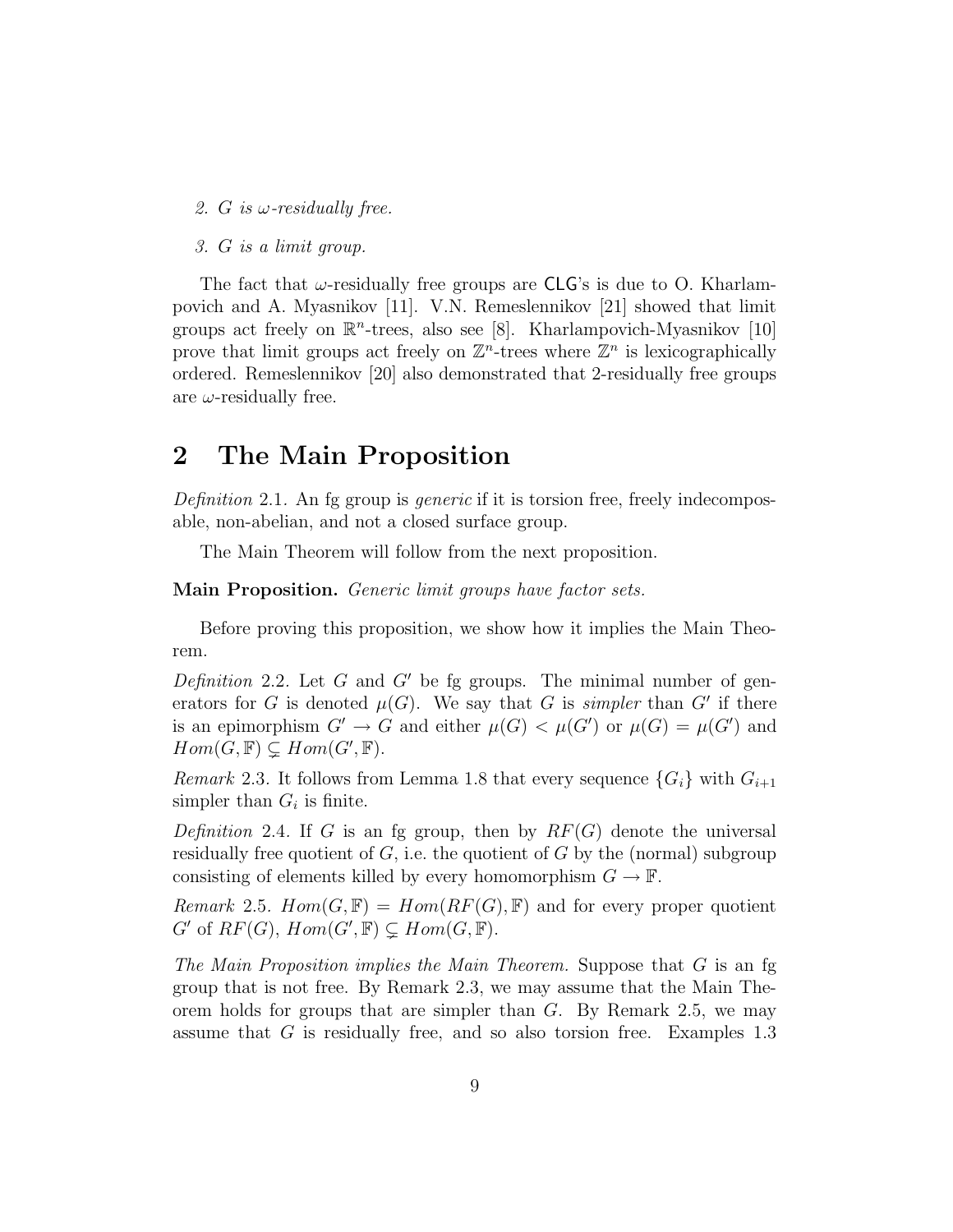and 1.4 show that the Main Theorem is true for abelian and closed surface groups. If  $G = U * V$  with U non-free and freely indecomposable and with V non-trivial, then U is simpler than G. So, G has a factor set  $\{q_i: U \to L_i\},\$ and  $\{q_i * Id_V : U * V \to L_i * V\}$  is a factor set for G.

If G is not a limit group, then there is a finite subset  ${g_i}$  of G such that any homomorphism  $G \to \mathbb{F}$  kills one of the  $g_i$ . We then have a factor set  $\{G \to H_i := G/\langle\langle g_i \rangle\rangle\}$ . Since  $Hom(H_i, \mathbb{F}) \subsetneq Hom(G, \mathbb{F})$ , by induction the Main Theorem holds for  $H_i$  and so for  $G$ .

If G is generic and a limit group, then the Main Proposition gives a factor set  $\{q_i: G \to G_i\}$  for G. Since G is residually free, each  $G_i$  is simpler than G. We are assuming that the Main Theorem then holds for each  $G_i$  and this implies the result for G.  $\Box$ 

### 3 Review: Measured laminations and R-trees

The proof of the Main Proposition will use a theorem of Sela describing the structure of certain real trees. This in turn depends on the structure of measured laminations. In Section 7, we will give an alternate approach that only uses the lamination results. First these concepts are reviewed. A more leisurely review with references is [2].

### 3.1 Laminations

Definition 3.1. A measured lamination  $\Lambda$  on a simplicial 2-complex K consists of a closed subset  $|\Lambda| \subset |K|$  and a *transverse measure*  $\mu$ *.*  $|\Lambda|$  is disjoint from the vertex set, intersects each edge in a Cantor set or empty set, and intersects each 2-simplex in 0, 1, 2, or 3 families of straight line segments spanning distinct sides.  $\mu$  assigns a non-negative number  $\int_I \mu$  to every interval I in an edge whose endpoints are outside  $|\Lambda|$ . There are two conditions:

- 1. (compatibility) If two intervals  $I, J$  in two sides of the same triangle  $\Delta$  intersect the same components of  $|\Lambda| \cap \Delta$  then  $\int_I \mu = \int_J \mu$ .
- 2. (regularity)  $\mu$  restricted to an edge is equivalent under a "Cantor" function" to the Lebesgue measure on an interval in R.

A path component of  $|\Lambda|$  is a *leaf.*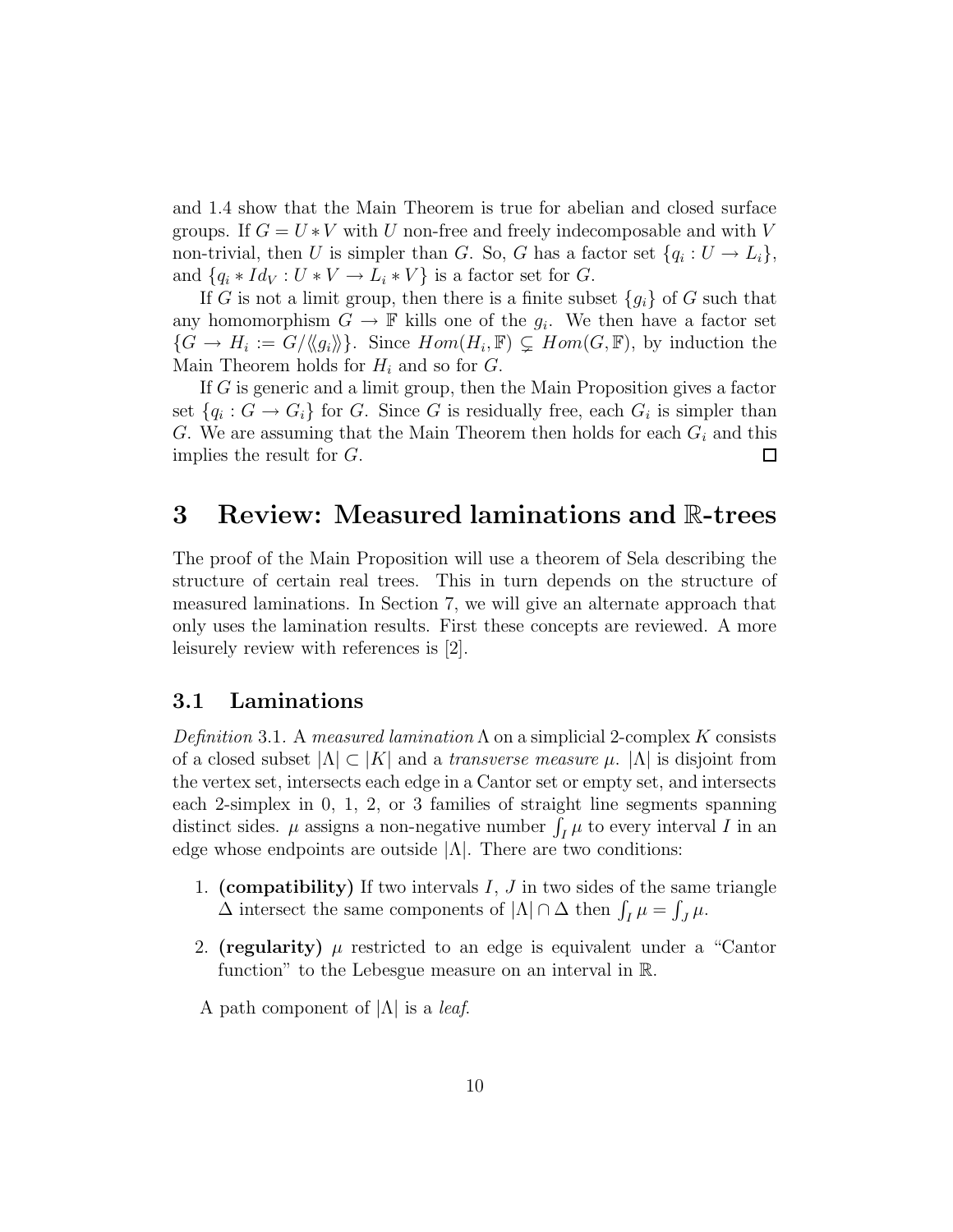Two measured laminations on  $K$  are considered equivalent if they assign the same value to each edge.

**Proposition 3.2 (Morgan-Shalen [16]).** Let  $\Lambda$  be a measured lamination on K. Then

$$
\Lambda=\Lambda_1\sqcup\cdots\sqcup\Lambda_k
$$

so that each  $\Lambda_i$  is either minimal (each leaf is dense in  $|\Lambda_i|$ ) or simplicial (each leaf is compact, a regular neighborhood of  $|\Lambda_i|$  is an I-bundle over a leaf and  $|\Lambda_i|$  is a Cantor set subbundle).

There is a theory, called the *Rips machine*, for analyzing minimal measured laminations. It turns out that there are only 3 qualities.

Example 3.3 (Surface type). Let S be a compact hyperbolic surface (possibly with totally geodesic boundary). If  $S$  admits a pseudoAnosov homeomorphism then it also admits *filling measured geodesic laminations* – these are measured laminations  $\Lambda$  (with respect to an appropriate triangulation) such that each leaf is a biinfinite geodesic and all complementary components are ideal polygons or crowns. Now to get the model for a general surface type lamination attach finitely many annuli  $S^1 \times I$  with lamination  $S<sup>1</sup>$  × (Cantor set) to the surface along arcs transverse to the geodesic lamination. If these additional annuli do not appear then the lamination is of pure surface type. See Figure 1.

Example 3.4 (Toral type). Fix a closed interval  $I \subset \mathbb{R}$ , a finite collection of pairs  $(J_i, J'_i)$  of closed intervals in I, and isometries  $\gamma_i : J_i \to J'_i$  so that:

- 1. If  $\gamma_i$  is orientation reversing then  $J_i = J'_i$  and the midpoint is fixed by  $\gamma_i$ .
- 2. The length of the intersection of all  $J_i$  and  $J'_i$  (over all i) is more than twice the translation length of each orientation preserving  $\gamma_i$  and the fixed points of all orientation reversing  $\gamma_i$  are in the middle third of the intersection.

Now glue a foliated band for each pair  $(J_i, J'_i)$  so that following the band maps  $J_i$  to  $J'_i$  via  $\gamma_i$ . Finally, using Cantor functions blow up the foliation to a lamination. There is no need to explicitly allow adding annuli as in the surface case since they correspond to  $\gamma_i = Id$ . The subgroup of  $Isom(\mathbb{R})$ generated by the extensions of the  $\gamma_i$ 's is the *Bass group*. The lamination is minimal iff its Bass group is not discrete.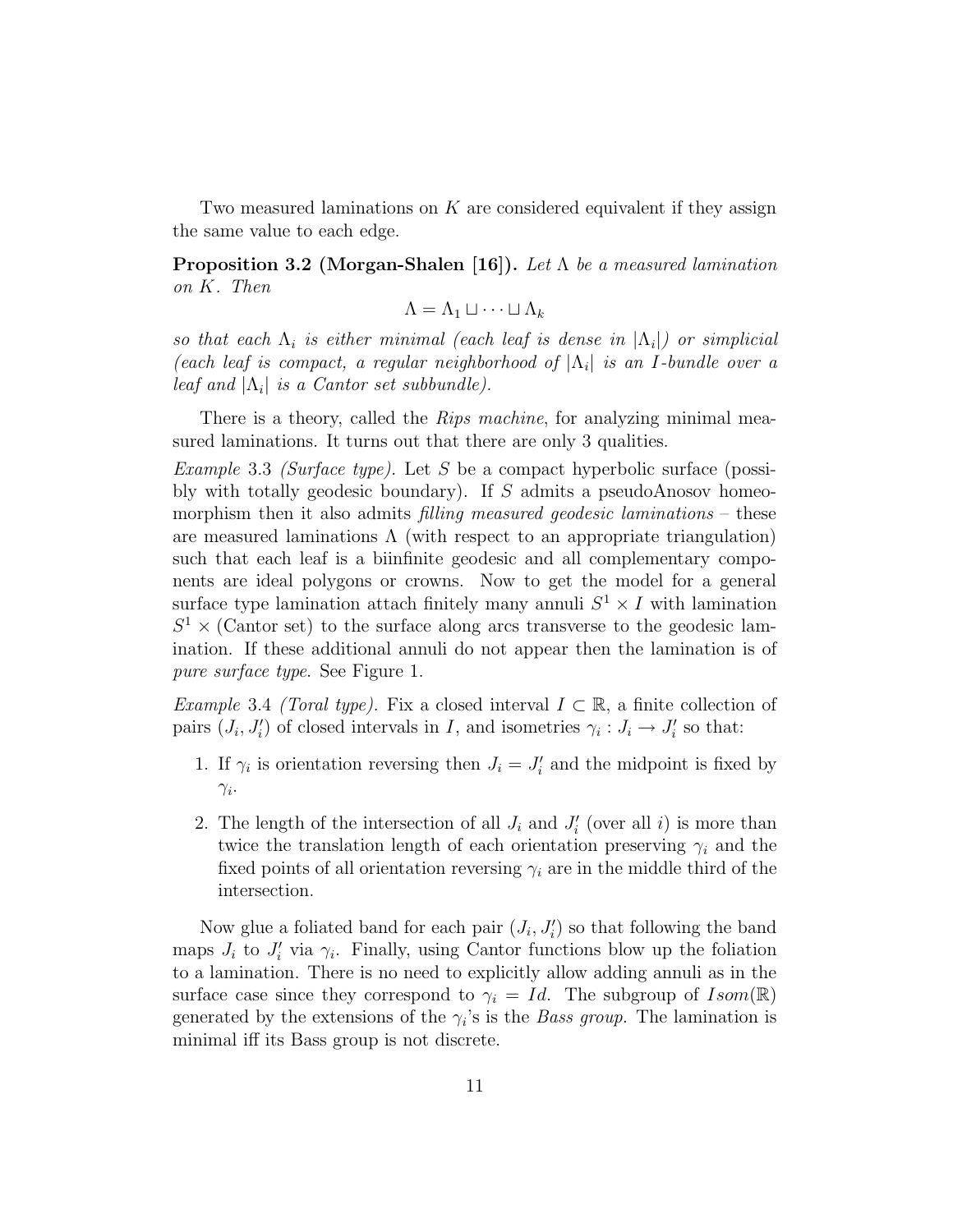

Figure 1: A surface with an additional annulus and some pieces of leaves.

*Example* 3.5 *(Thin type)*. This is the most mysterious type of all. It was discovered by Gilbert Levitt, see [12]. In the "pure" case (with no annuli attached) the leaves are 1-ended trees (so this type naturally lives on a 2 complex, not on a manifold). By performing certain moves (sliding, collapsing) that don't change the homotopy type (respecting the lamination) of the complex one can transform it to one that contains a (thin) band. This band induces a non-trivial free product decomposition of  $\pi_1(K)$ , assuming that the component is a part of a resolution of a tree (what's needed is that loops that follow leaves until they come close to the starting point and then they close up are non-trivial in  $\pi_1$ ).

In the general case we allow additional annuli to be glued, just like in the surface case. Leaves are then 1-ended trees with circles attached. Again, if there are no additional annuli then the lamination is pure.

**Theorem 3.6 ("Rips machine").** Let  $\Lambda$  be a measured lamination on a finite 2-complex K, and let  $\Lambda_i$  be a minimal component of  $\Lambda$ . There is a neighborhood N (we refer to it as a "standard" neighborhood) of  $|\Lambda_i|$ , a finite 2-complex  $N'$  with measured lamination  $\Lambda'$  as in one of 3 model examples, and there is a  $\pi_1$ -isomorphism  $f: N \to N'$  such that  $f^*(\Lambda') = \Lambda$ .

We refer to  $\Lambda_i$  as being of *surface*, *toral*, or *thin* type.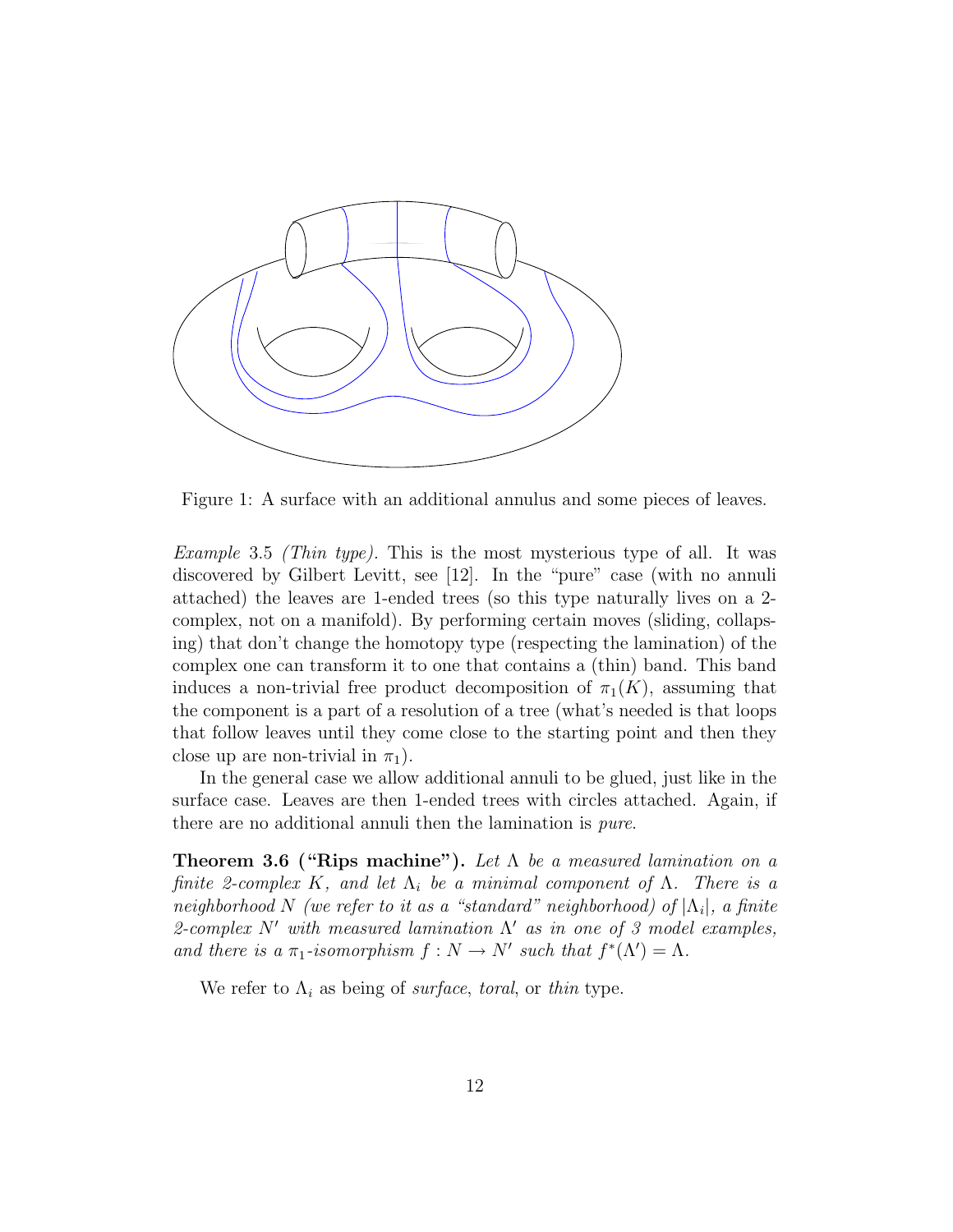### 3.2 Dual trees

Let G be an fg group and let  $\hat{K}$  be a simply connected 2-dimensional simplicial G-complex so that, for each simplex  $\Delta$  of  $\tilde{K}$ ,  $Stab(\Delta) = Fix(\Delta)^{12}$ . Let  $\hat{\Lambda}$  be a G-invariant measured lamination in  $\hat{K}$ . There is an associated real G-tree  $T(\Lambda)$  constructed as follows. Consider the pseudo-metric on K obtained by minimizing the  $\Lambda$ -length of paths between points. The real tree  $T(\hat{\Lambda})$  is the associated metric space<sup>13</sup>. There is a natural map  $\hat{K} \to T(\hat{\Lambda})$ and we say that  $(\hat{K}, \hat{\Lambda})$  is a model for  $T(\hat{\Lambda})$  if

- for each edge  $\hat{e}$  of  $\hat{K}$ ,  $T(\hat{\Lambda} | \hat{e}) \rightarrow T(\hat{\Lambda})$  is an isometry (onto its image) and
- the quotient  $\hat{K}/G$  is compact.

If a tree T admits a model  $(\hat{K}, \hat{\Lambda})$ , then we say that T is geometric and that T is dual to  $(K, \Lambda)$ . This is denoted  $T = Dual(K, \Lambda)$ . We will use the quotient  $(K, \Lambda) := (K, \Lambda)/G$  with simplices decorated (or labeled) with stabilizers to present a model and sometimes abuse notation by calling  $(K, \Lambda)$  a model for T.

Remark 3.7. Often the G-action on  $\hat{K}$  is required to be free. We have relaxed this condition in order to be able to consider actions of fg groups. For example, if T is a minimal<sup>14</sup>, simplicial  $G$ -tree (with the metric where edges have length one<sup>15</sup>) then there is a lamination  $\hat{\Lambda}$  in T such that  $Dual(T, \hat{\Lambda}) = T$ . 16

If S and T are real G-trees, then an equivariant map  $f : S \to T$  is a morphism if every compact segment of  $S$  has a finite partition such that the restriction of  $f$  to each element is an isometry or trivial<sup>17</sup>.

If S is a real G-tree with G fp, then there is a geometric real G-tree T and a morphism  $f: T \to S$ . The map f is obtained by constructing an equivariant map to S from the universal cover of a 2-complex with fundamental group

<sup>&</sup>lt;sup>12</sup>Stab( $\Delta$ ) := {g ∈ G | g $\Delta = \Delta$ } and  $Fix(\Delta)$  := {g ∈ G | g $x = x, x \in \Delta$ }

<sup>&</sup>lt;sup>13</sup>identify points of pseudo-distance 0

<sup>&</sup>lt;sup>14</sup> no proper invariant subtrees

<sup>&</sup>lt;sup>15</sup>This is called the *simplicial metric* on  $T$ .

<sup>&</sup>lt;sup>16</sup>The metric and simplicial topologies on T don't agree unless T is locally finite. But, the action of  $G$  is by isomorphisms in each structure. So, we will be sloppy and ignore this distinction.

<sup>17</sup>has image a point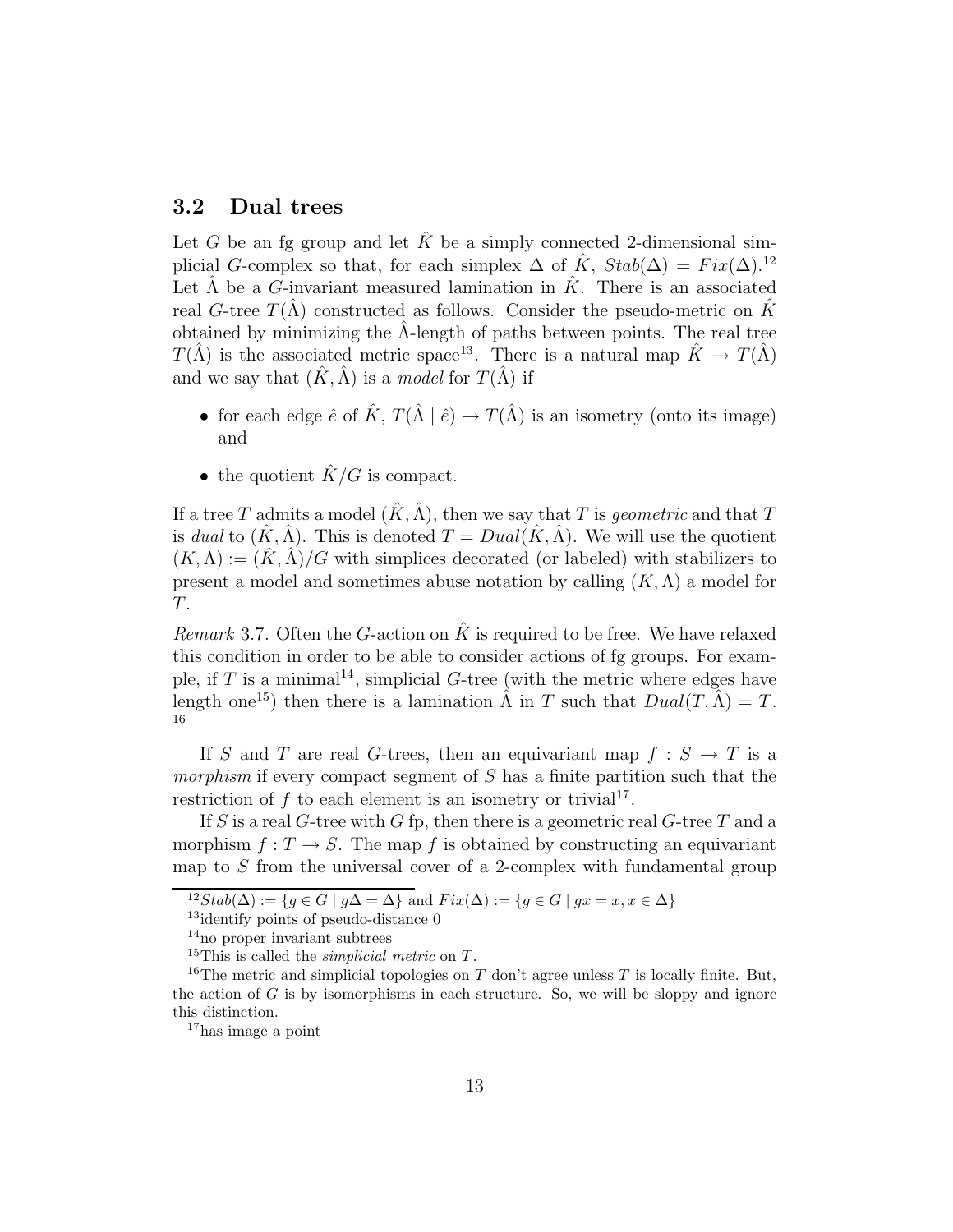G. In general, if  $(\hat{K}, \hat{\Lambda})$  is a model for T and if  $T \to S$  is a morphism then the composition  $\hat{K} \to T \to S$  is a resolution of S.

### 3.3 The structure theorem

Here we discuss a structure theorem (see Theorem 3.13) of Sela for certain actions of an fg torsion free group  $G$  on real trees. Among other restrictions, the actions we consider will be required to be stable<sup>18</sup>, have abelian (nondegenerate) arc stabilizers, and have trivial tripod<sup>19</sup> stabilizers. There is a short list of basic examples.

Example 3.8 (Pure surface type). A real G-tree T is of pure surface type if it is dual to the universal cover of  $(K, \Lambda)$  where K is a compact surface and  $\Lambda$  is of pure surface type. We will usually use the alternate model where boundary components are crushed to points and are labeled Z.

Example 3.9 (Linear). The tree T is linear if G is abelian, T is a line and there an epimorphism  $G \to \mathbb{Z}^n$  such that G acts on T via a free  $\mathbb{Z}^n$ -action on T. In particular, T is geometric and is dual to  $(\hat{K}, \hat{\Lambda})$  where  $\hat{K}$  is the universal cover of the 2-skeleton of an *n*-torus  $K$ . For simplicity, we often complete K with its lamination to the whole torus. This is a special case of a toral lamination.

Example 3.10 (Pure thin). The tree T is pure thin if it is dual to the universal cover of a finite 2-complex K with a pure thin lamination  $\Lambda$ . If T is pure thin then  $G \cong F * V_1 * \cdots * V_m$  where F is non-trivial and fg free and  $\{V_1, \cdots, V_m\}$ represents the conjugacy classes of point stabilizers in T.

*Example* 3.11 *(Simplicial)*. The tree T is *simplicial* if it is dual to  $(\hat{K}, \hat{\Lambda})$ where all leaves of  $\Lambda := \Lambda/G$  are compact. If T is simplicial it is convenient to crush the leaves and complementary components to points in which case K becomes a tree isomorphic to  $T$ .

If K is a graph of 2-complexes with underlying graph of groups  $\mathcal{G}^{20}$  then there is a simplicial  $\pi_1(\mathcal{G})$ -space  $\hat{K}(\mathcal{K})$  obtained by gluing copies of  $\hat{K}_e \times I$ and  $\hat{K}_v$ 's equipped with a simplicial  $\pi_1(\mathcal{G})$ -map  $\hat{K}(\mathcal{K}) \to T(\mathcal{G})$  that crushes to points copies of  $\hat{K}_e \times \{point\}$  as well as the  $\hat{K}_v$ 's.

<sup>&</sup>lt;sup>18</sup>every (non-degenerate) arc in T contains a subarc  $\alpha$  with the property that every subarc of  $\alpha$  has the same stabilizer as  $\alpha$ 

 $19a$  cone on 3 points

<sup>&</sup>lt;sup>20</sup>for each bonding map  $\phi_e: G_e \to G_v$  there are simplicial  $G_{e}$ - and  $G_v$ -complexes  $\hat{K}_e$ and  $\hat{K}_v$  together with a  $\phi_e$ -equivariant simplicial map  $\Phi_e : \hat{K}_e \to \hat{K}_v$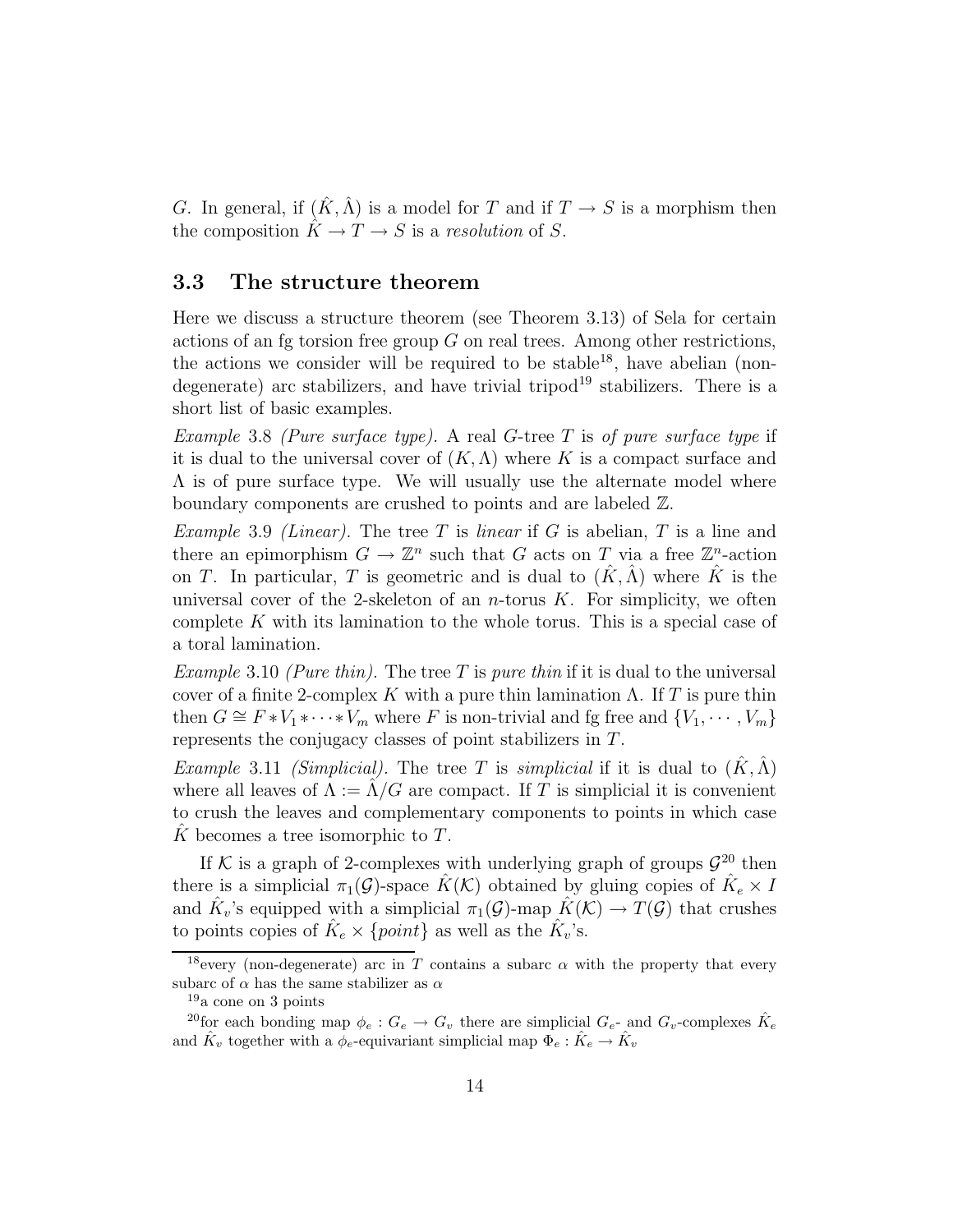Definition 3.12. A real G-tree is very small if it is non-trivial<sup>21</sup>, minimal, stable, has abelian (non-degenerate) arc stabilizers, and has trivial (nondegenerate) tripod stabilizers.

**Theorem 3.13** ([29, Section 3]). Let T be a real G-tree. Suppose that G is generic and that  $T$  is very small. Then,  $T$  is geometric.

Moreover, there is a model for  $T$  that is a graph of spaces such that each edge space is a point with non-trivial abelian stabilizer and each vertex space with restricted lamination is either

- (point) a *point with non-trivial stabilizer*,
- (linear) a non-faithful action of an abelian group on the (2-skeleton of the) universal cover of a torus with an irrational  $22$  lamination, or
- (surface) a faithful action of a free group on the universal cover of a surface with non-empty boundary (represented by points with  $\mathbb{Z}\text{-stabilizer}$ ) with a lamination of pure surface type.

Remark 3.14. For an edge space {point}, the restriction of the lamination to  $\{point\} \times I$  may or may not be empty. It can be checked that between any two points in models as in Theorem 3.13 there are Λ-length minimizing paths. Thin pieces do not arise because we are assuming our group is freely indecomposable.

Remark 3.15. Theorem 3.13 holds more generally if the assumption that  $G$  is freely indecomposable is replaced by the assumption that  $G$  is freely indecomposable rel point stabilizers, i.e. if  $\mathcal V$  is the subset of G of elements acting elliptically<sup>23</sup> on T, then G cannot be expressed non-trivially as  $A * B$ with all  $g \in V$  conjugate into  $A \cup B$ .

We can summarize Theorem 3.13 by saying that  $T$  is a non-trivial finite graph of simplicial trees, linear trees, and trees of pure surface type (over trivial trees). See Figure 2.

Corollary 3.16. If G and T satisfy the hypotheses of Theorem 3.13, then G admits a non-trivial GAD  $\Delta$ . Specifically,  $\Delta$  may be taken to be the GAD induced by the boundary components of the surface vertex spaces and the

 $21$ no fixed point

<sup>22</sup>no essential loops in leaves

<sup>23</sup>fixing a point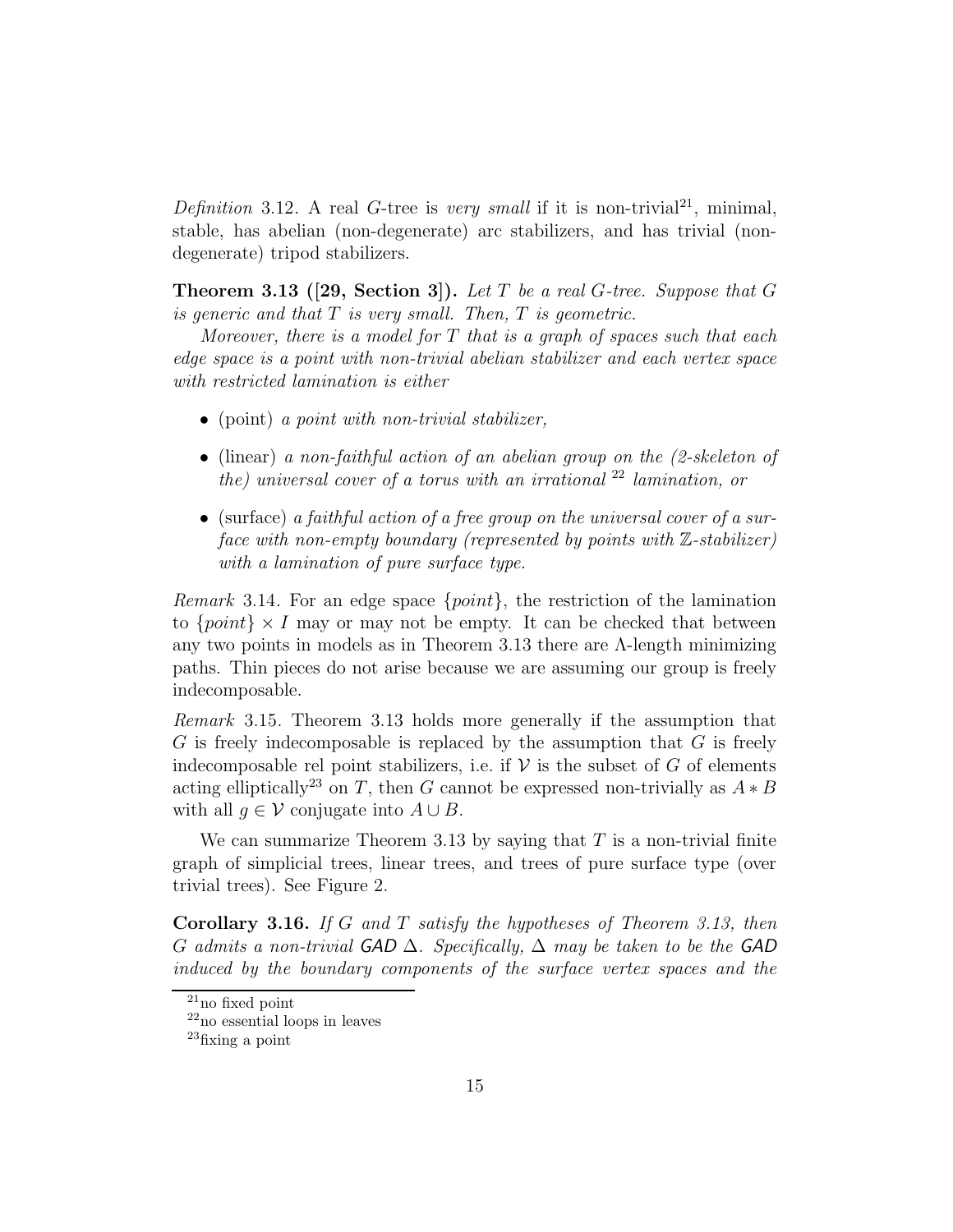

Figure 2: A model with a surface vertex space, a linear vertex space, and 2 rigid vertex spaces (the black boxes). The groups  $A, B$  and  $C$  are abelian with  $A$  and  $B$  infinite cyclic. Pieces of some leaves are also indicated by wavy lines and dots. For example, the dot on the edge labeled  $C$  is one leaf in a Cantor set of leaves.

simplicial edges of the model. The surface vertex spaces give rise to the QHvertices of  $\Delta$  and the linear vertex spaces give rise to the abelian vertices of ∆.

#### 3.4 Spaces of trees

Let G be a non-trivial fg group and let  $\mathcal{A}(G)$  be the set of minimal real Gtrees endowed with the Gromov topology. Recall, see [17, 18, 4], that in the Gromov topology  $\lim\{(T_n, d_n)\} = (T, d)$  if and only if: for any finite subset K of T, any  $\epsilon > 0$ , and any finite subset P of G, for sufficiently large n, there are subsets  $K_n$  of  $T_n$  and bijections  $f_n: K_n \to K$  such that

$$
|d(gf_n(s_n), f_n(t_n)) - d_n(gs_n, t_n)| < \epsilon
$$

for all  $s_n, t_n \in K_n$  and all  $g \in P$ . Intuitively, larger and larger pieces of the limit tree with their restricted actions appear in nearby trees.

Let  $\mathcal{P}A(G)$  be the set of non-trivial real G-trees modulo homothety, i.e.  $(T, d) \sim (T, \lambda d)$  for  $\lambda > 0$ . Fix a basis for F and let  $T_F$  be the corresponding Cayley graph. Give  $T_F$  the simplicial metric. So, a non-trivial homomorphism  $f: G \to \mathbb{F}$  determines  $T_f \in \mathcal{P}A(G)$ . The space of interest is the closure  $\mathcal{T}(G)$ of  ${T_f | 1 \neq f \in Hom(G, \mathbb{F})}$  in  $\mathcal{P}A(G)$ .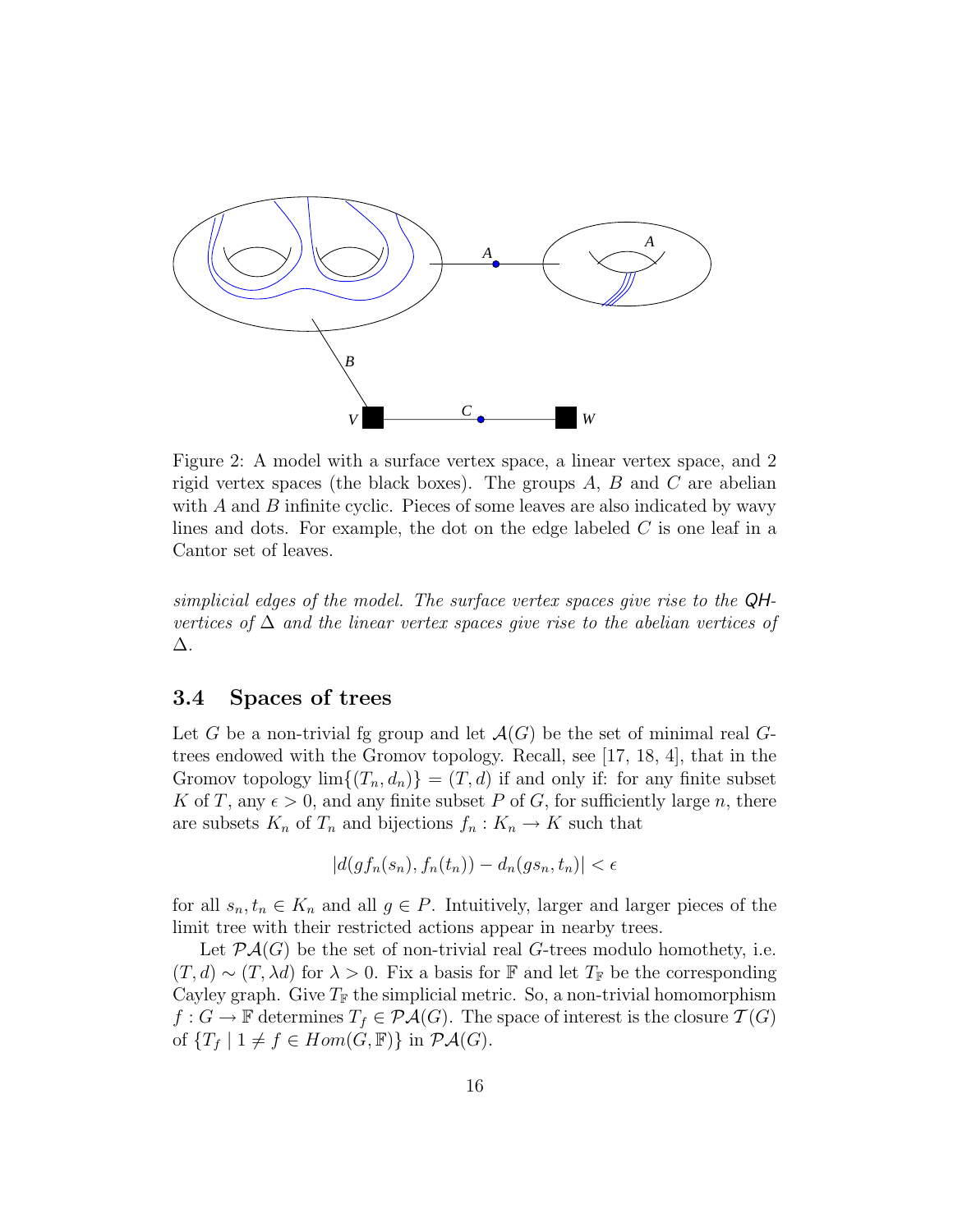**Proposition 3.17** ([30]). Every sequence of non-trivial homomorphisms from G to F has a subsequence  $\{f_n\}$  such that  $\lim T_{f_n} = T$  in  $\mathcal{T}(G)$ . Further,

- 1. T is non-trivial.
- 2. If T is not a line, then Ker  $f_n$  is precisely the kernel Ker(T) of the action of G on T.
- 3. The stabilizer  $Stab_{G/Ker(T)}(I)$  in  $G/Ker(T)$  of every (non-degenerate and perhaps non-compact) arc  $I \subset T$  is free abelian. Moreover, if  $Fix_{G/Ker(T)}(I) \neq 1$  then for every subarc  $J \subset I$  we have equality  $Fix_{G/Ker(T)}(I) = Fix_{G/Ker(T)}(J)$ . In particular, T is stable.
- 4. The stabilizer in  $G/Ker(T)$  of every tripod is trivial.
- 5. T is a line iff almost all  $f_n$  have non-trivial abelian image.

Proof. The first statement is easy if the sequence contains infinitely many homomorphisms with abelian image. Otherwise it follows from Paulin's Convergence Theorem [17]. The further items are exercises in Gromov convergence.  $\Box$ 

Caution. Sela goes on the claim that stabilizers of minimal components of the limit tree are trivial (see Lemma 1.6 of [30]). However, it is possible to construct limit actions on the amalgam of a rank 2 free group  $F_2$  and  $\mathbb{Z}^3$  over  $\mathbb Z$  where one of the generators of  $\mathbb Z^3$  is glued to the commutator c of basis elements of  $F_2$  and where the  $\mathbb{Z}^3$  acts non-simplicially on a linear subtree with c acting trivially on the subtree but not in the kernel of the action. As a result, some of his arguments, though easily completed, are not fully complete.

#### Corollary 3.18. 1.  $\mathcal{T}(G)$  is compact.

- 2. The subspace  $\mathcal{L}(G)$  of  $\mathcal{T}(G)$  consisting of linear trees is clopen<sup>24</sup>.
- 3. For  $g \in G$ ,  $U(g) := \{T \in \mathcal{T}(G) \setminus \mathcal{L}(G) \mid g \in Ker(T)\}$  is clopen.

*Remark* 3.19. There is another common topology on  $\mathcal{A}(G)$ , the length topology. For  $T \in \mathcal{A}(G)$  and  $g \in G$ , let  $||g||_T$  denote the minimum distance that g translates a point of  $T$ . The length topology is induced by the map

<sup>24</sup>both open and closed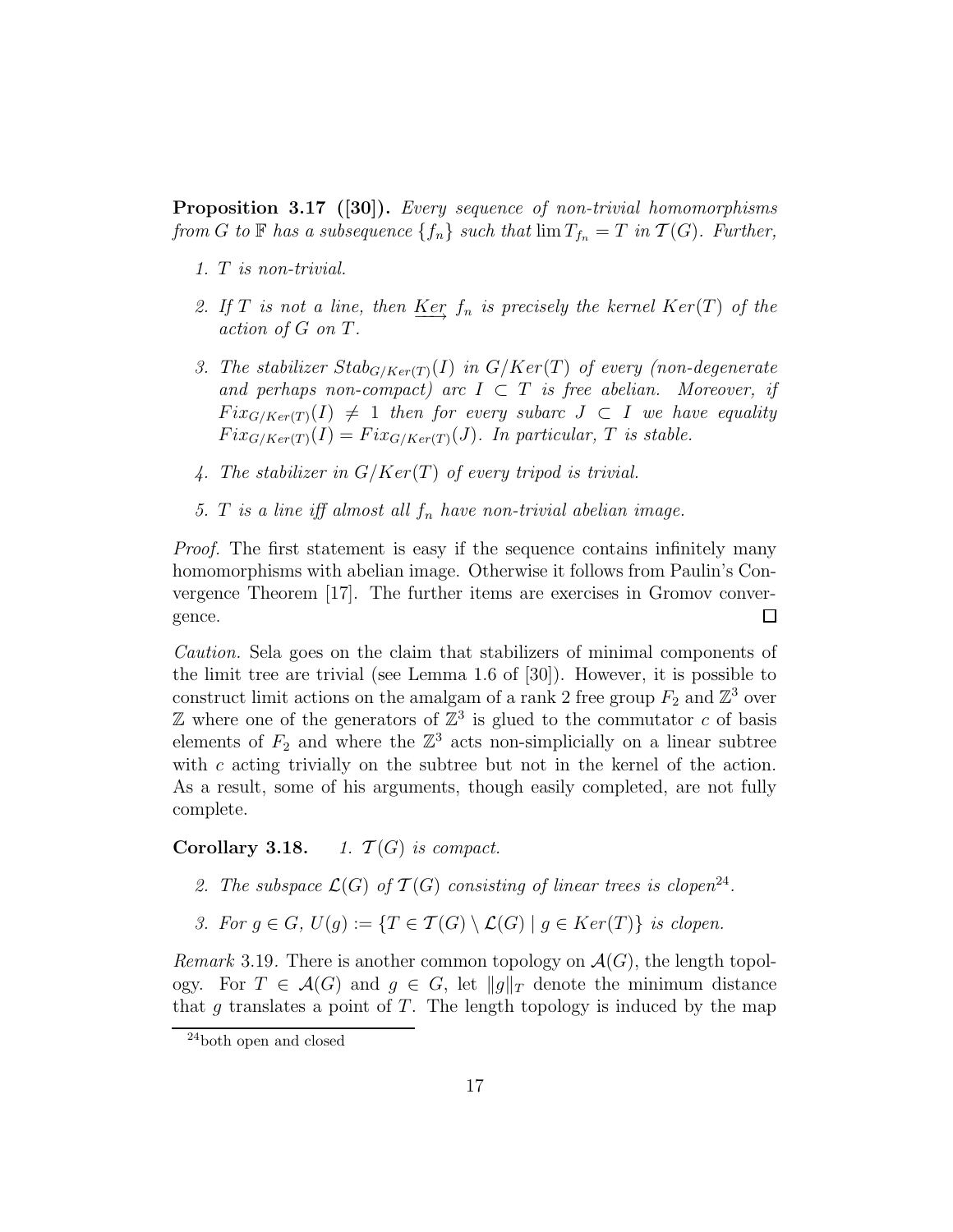$\mathcal{A}(G) \to [0,\infty)^G$ ,  $T \mapsto (\|g\|_T)_{g \in G}$ . The subspace  $\mathcal{L}(G)$  is clopen in  $\mathcal{P}\mathcal{A}(G)$ with respect to either the Gromov topology or length topology. It follows from work of Paulin [18] that the closures of  $\{T_f\}$  in  $\mathcal{P}(\mathcal{A}(G) \setminus \mathcal{L}(G))$  with respect to the two topologies also agree and are homeomorphic (by the identity function). Finally, with respect to either topology,  $\mathcal{L}(G)$  is homeomorphic to

$$
[Hom(Ab(G),\mathbb{R})\setminus\{0\}]/(0,\infty)
$$

with its natural topology. In particular, the the closures of  $\{T_f\}$  in  $\mathcal{P}A(G)$ with respect to the two topologies agree and are homeomorphic.

Remark 3.20.  $\mathcal{L}(G)$  is a real projective space and, for  $q \in G$ , the set  $\{T \in$  $\mathcal{L}(G) \mid g \in Ker(T)$  is a subprojective space, so is closed but not generally open.

### 4 Proof of the Main Proposition

To warm up, we first prove the Main Proposition under the additional assumption that Γ has only trivial abelian splittings, i.e. every simplicial Γ-tree with abelian edge stabilizers has a fixed point. This proof is then modified to apply to the general case.

**Proposition 4.1.** Suppose that  $\Gamma$  is a generic limit group and has only trivial abelian splittings<sup>25</sup>. Then,  $\Gamma$  has a factor set.

*Proof.* Let  $T \in \mathcal{T}(\Gamma)$ . By Proposition 3.17, either  $\Gamma/Ker(T)$  is non-generic or satisfies the hypotheses of Theorem 3.13. In any case, by Corollary 3.16,  $\Gamma/Ker(T)$  admits a non-trivial abelian splitting. In particular,  $Ker(T)$  is non-trivial. Choose non-trivial  $k_T \in Ker(T)$ . By Corollary 3.18,  $\{\mathcal{L}(\Gamma)\}\cup$  $\{U(k_T) \mid T \in \mathcal{T}(\Gamma) \setminus \mathcal{L}(\Gamma)\}\$ is an open cover of  $\mathcal{T}(\Gamma)$ . Let  $\{\mathcal{L}(\Gamma)\}\cup\{U(k_i)\}\$ be a finite subcover. By definition,  $\{\Gamma \to Ab(\Gamma)\} \cup \{q_i : \Gamma \to \Gamma/\langle\!\langle k_i \rangle\!\rangle\}$  is a  $\Box$ factor set.

The key to the proof of the general case is Sela's notion of a *short* homomorphism, a concept which we now define.

 $^{25}$ By Proposition 3.17 and Corollary 3.16, limit groups have non-trivial abelian splittings. The purpose of this proposition is to illustrate the method in this simpler (vacuous) setting.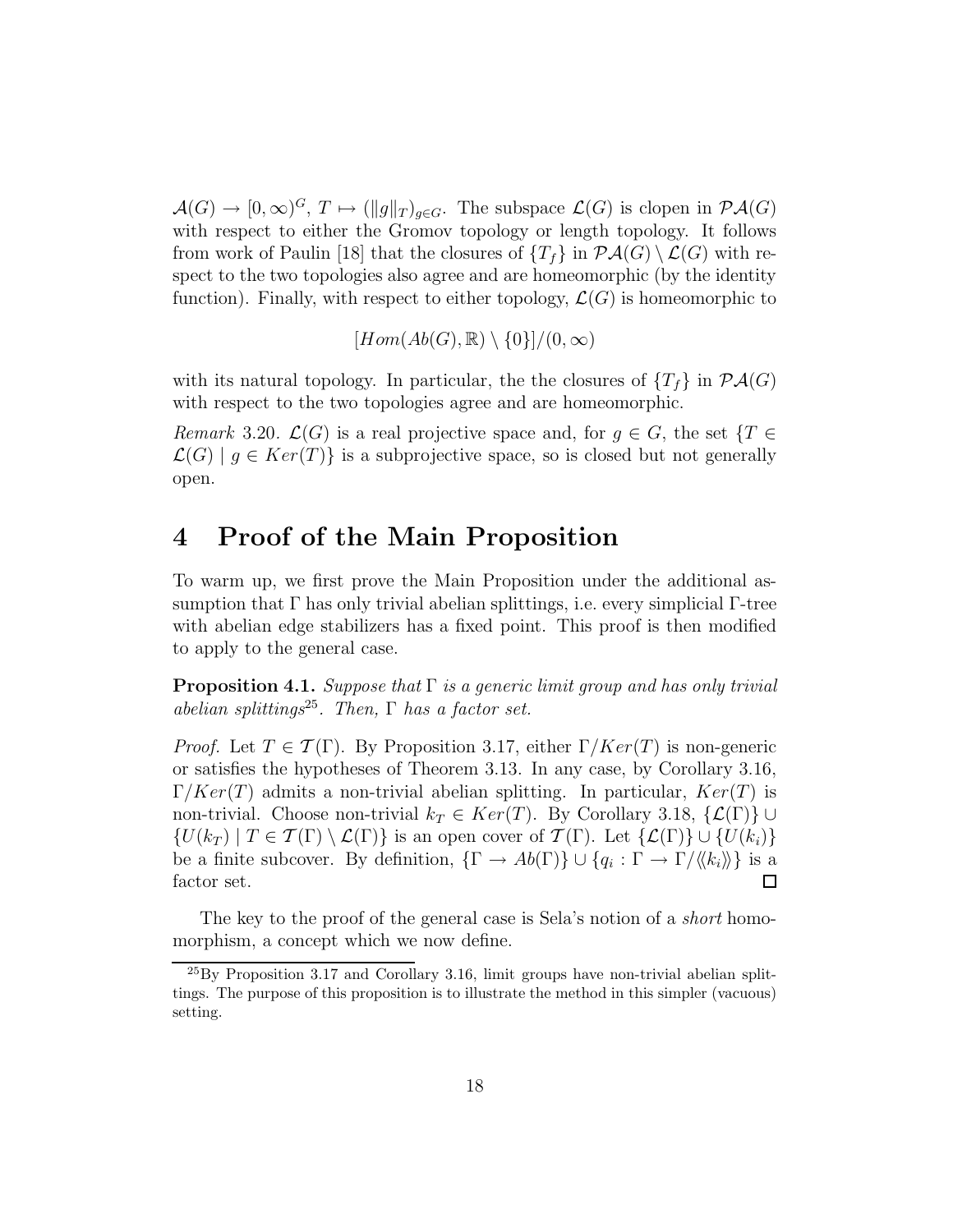Definition 4.2. Let G be an fg group. Two elements f and f' in  $Hom(G, \mathbb{F})$ are equivalent, denoted  $f \sim f'$ , if there is  $\alpha \in Mod(G)$  and an element  $c \in \mathbb{F}$ such that  $f' = i_c \circ f \circ \alpha$ .<sup>26</sup> Fix a set B of generators for G and by |f| denote  $\max_{q\in B} |f(a)|$  where, for elements of  $\mathbb{F}, |\cdot|$  indicates word length. We say that f is short if, for all  $f' \sim f$ ,  $|f| \leq |f'|$ .

Here is another exercise in Gromov convergence. See [30, Claim 5.3] and [2, Theorem 7.4].

**Exercise 11.** Suppose that G is generic,  $\{f_i\}$  is a sequence in  $Hom(G, \mathbb{F})$ , and  $\lim T_{f_i} = T$  in  $\mathcal{T}(G)$ . Then, either

- $Ker(T)$  is non-trivial or,
- eventually  $f_i$  is not short.

The idea is that if the first bullet does not hold, then the  $\mathsf{GAD}$  of G given by Corollary 3.16 can be used to find elements of  $Mod(G)$  that shorten  $f_i$  for i large. Let  $\mathcal{T}'(G)$  be the closure in  $\mathcal{T}(G)$  of  $\{T_f | f$  is short in  $Hom(G, \mathbb{F})\}$ . By Corollary 3.18(1),  $\mathcal{T}'(G)$  is compact.

*Proof of the Main Proposition.* Let  $T \in \mathcal{T}'(\Gamma)$ . By Exercise 11,  $Ker(T)$  is non-trivial. Choose non-trivial  $k_T \in Ker(T)$ . By Corollary 3.18,  $\{\mathcal{L}(\Gamma)\}\cup$  $\{U(k_T) \mid T \in \mathcal{T}'(\Gamma) \setminus \mathcal{L}(\Gamma)\}\$ is an open cover of  $\mathcal{T}'(\Gamma)$ . Let  $\{\mathcal{L}(\Gamma)\}\cup \{U(k_i)\}\$ be a finite subcover. By definition,  $\{\Gamma \to Ab(\Gamma)\} \cup \{q_i : \Gamma \to \Gamma/\langle\!\langle k_i \rangle\!\rangle\}$  is a factor set.  $\Box$ 

JSJ-decompositions will be used to prove Theorem 1.25, so we digress.

### 5 Review: JSJ-theory

Some familiarity with JSJ-theory is assumed. The reader is referred to Rips-Sela [22], Dunwoody-Sageev [5], Fujiwara-Papasoglou [6]. For any generic group  $G$  consider the class of 1-edge splittings such that:

(JSJ 1) the edge group is abelian,

 $(JSJ 2)$  the edge group is primitive<sup>27</sup>, and

 $^{26}i_c$  is conjugation by c

<sup>27</sup>closed under taking roots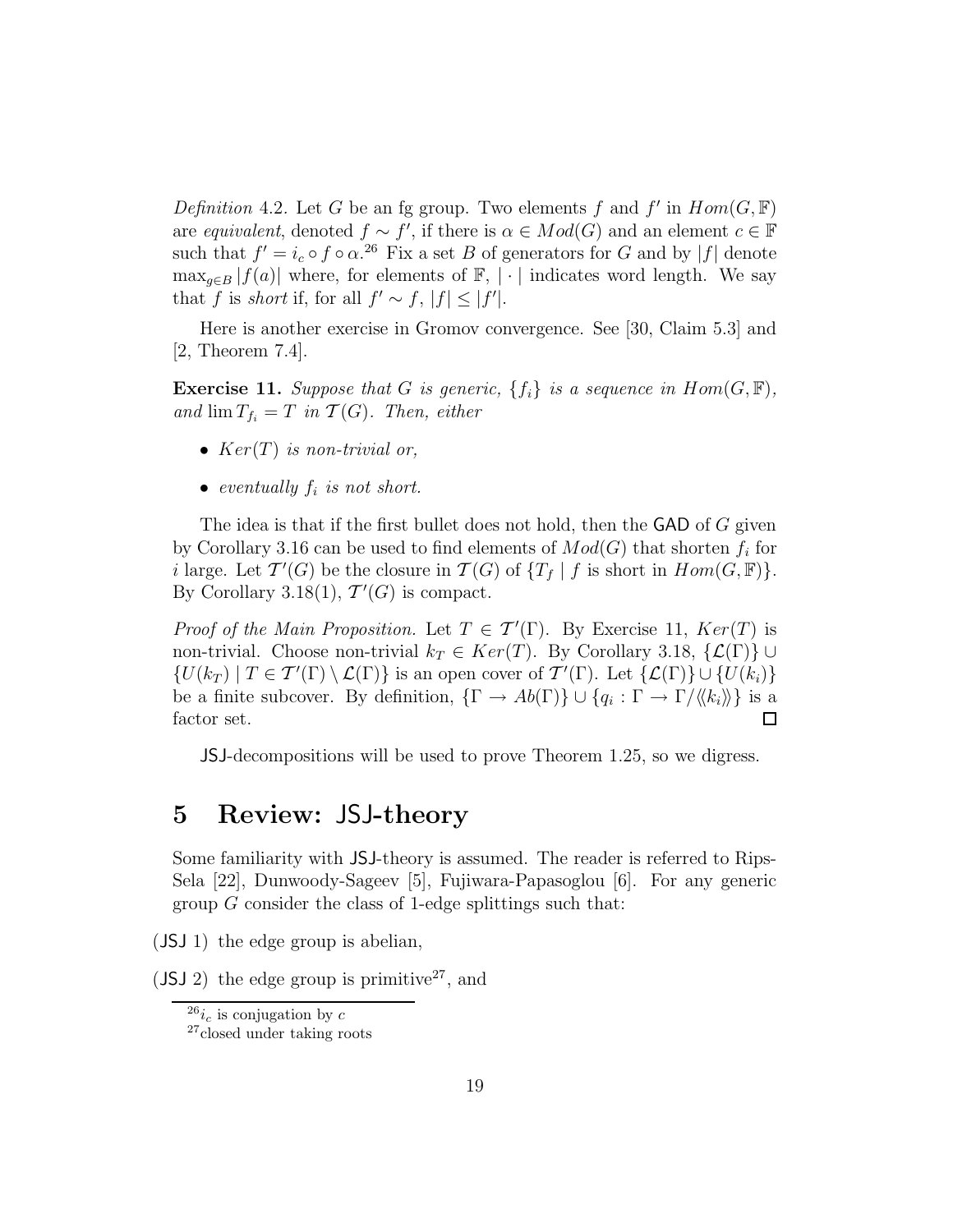(JSJ 3) every non-cyclic abelian subgroup  $A \subset G$  is elliptic.

We observe that

- Any two such splittings are hyperbolic-hyperbolic<sup>28</sup> or elliptic-elliptic<sup>29</sup> (a hyperbolic-elliptic pair implies that one splitting can be used to refine the other. Since the hyperbolic edge group is necessarily cyclic by  $($ JSJ 3 $)$ , this refinement gives a free product decomposition of  $G$ ).
- A hyperbolic-hyperbolic pair has both edge groups cyclic and yields a GAD of G with a QH-vertex group.
- An elliptic-elliptic pair has a common refinement that satisfies  $(JSJ_1)$ (JSJ 3) and whose set of elliptics is the intersection of the sets of elliptics in the given splittings.

Given a GAD  $\Delta$  of G, we say that  $g \in G$  is  $\Delta$ -elliptic if it is conjugate to a an element v of a vertex group V of  $\Delta$  and further,

- If  $V$  is  $QH$  then  $v$  is a multiple of a boundary component.
- If V is abelian then  $v \in \overline{P}(V)$ .

The idea is that  $\Delta$  gives rise to a family of 1-edge splittings coming from edges of the decomposition, from simple closed curves in QH-vertex groups, and from subgroups  $A'$  of an abelian vertex A that contain  $P(A)$  and with  $A/A' \cong \mathbb{Z}$ . An element is  $\Delta$ -elliptic iff it is elliptic with respect to all these 1-edge splittings. Conversely, any finite collection of 1-edge splittings satisfying (JSJ 1)–(JSJ 3) gives rise to a GAD whose set of elliptics is precisely the intersection of the set of elliptics in the collection.

Definition 5.1. An abelian JSJ-decomposition of G is a GAD whose elliptic set is the intersection of elliptics in the family of all 1-edge splittings satisfying  $(JSJ 1)–(JSJ 3).$ 

For example,  $G = F \times \mathbb{Z}$  does not have any splittings satisfying (JSJ 1)- $($ JSJ 3 $)$  so the abelian JSJ is G itself. Of course, G does have (many) abelian splittings (but they don't satisfy (JSJ 3)).

<sup>&</sup>lt;sup>28</sup>each edge group of each tree contains an element not fixing a point of the other tree <sup>29</sup>each edge group of each tree fixes a point of the other tree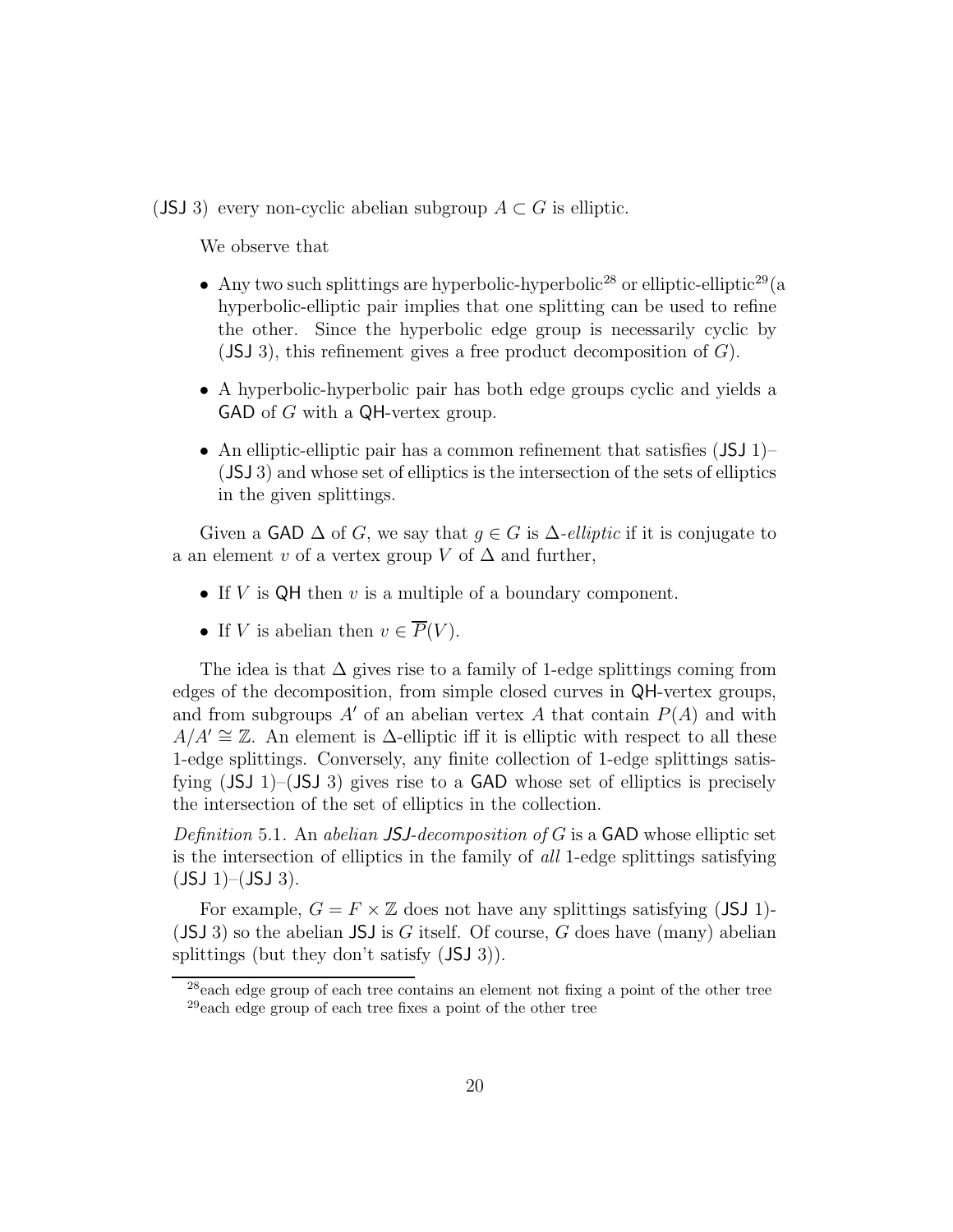Remark 5.2. Since abelian subgroups of limit groups are fg (Corollary 1.23), (JSJ 3) implies that for a limit group all the splittings that we will consider have the property that non-cyclic abelian subgroups are conjugate into a vertex group.

To show that a group  $G$  admits an abelian JSJ-decomposition it is necessary to show that there is a bound to the complexity of the GAD's arising from finite collections of 1-edge splittings satisfying  $(JSJ 1)$ – $(JSJ 3)$ . If G were fp the results of [3] would suffice. Since we don't know yet that limit groups are fp, another technique is needed. Following Sela, we use acylindrical accessibility.

Definition 5.3. A simplicial G-tree T is n-acylindrical if, for non-trivial  $q \in G$ , the diameter in the simplicial metric of the sets  $Fix(q)$  is bounded by n. It is *acylindrical* if it is *n*-acylindrical for some *n*.

Theorem 5.4 (Acylindrical Accessibility: Sela [29], Weidmann [34]). Let G be a non-cyclic freely indecomposable fq group and let  $T$  be a minimal k-acylindrical simplicial G-tree. Then,  $T/G$  has at most  $1+2k(rank G-1)$ vertices.

The explicit bound in Theorem 5.4 is due to Richard Weidmann. For limit groups, 1-edge splittings satisfying  $(JSJ 1)$ – $(JSJ 3)$  are 2-acylindrical and finitely many such splittings give rise to GAD's that can be arranged to be 2-acylindrical. Theorem 5.4 can then be applied to show that abelian JSJ-decomposition exist.

#### Theorem 5.5 ([30]). Limit groups admit abelian JSJ-decompositions.

Definition 5.6. Let  $\Delta$  be a 1-edge splitting of a group G with abelian edge group C. Let z be an element of the centralizer  $Z_G(C)$  of C in G. The automorphism  $\alpha_z$  of G, called the *Dehn twist in z*, is determined as follows. There are two cases.

1.  $\Delta = A *_{C} B$ :

$$
\alpha_z(g) = \begin{cases} g, & \text{if } g \in A; \\ zgz^{-1}, & \text{if } g \in B. \end{cases}
$$

2.  $\Delta = A *_{C}$ 

$$
\alpha_z(g) = \begin{cases} g, & \text{if } g \in A; \\ gz, & \text{if } g \text{ is the stable letter.} \end{cases}
$$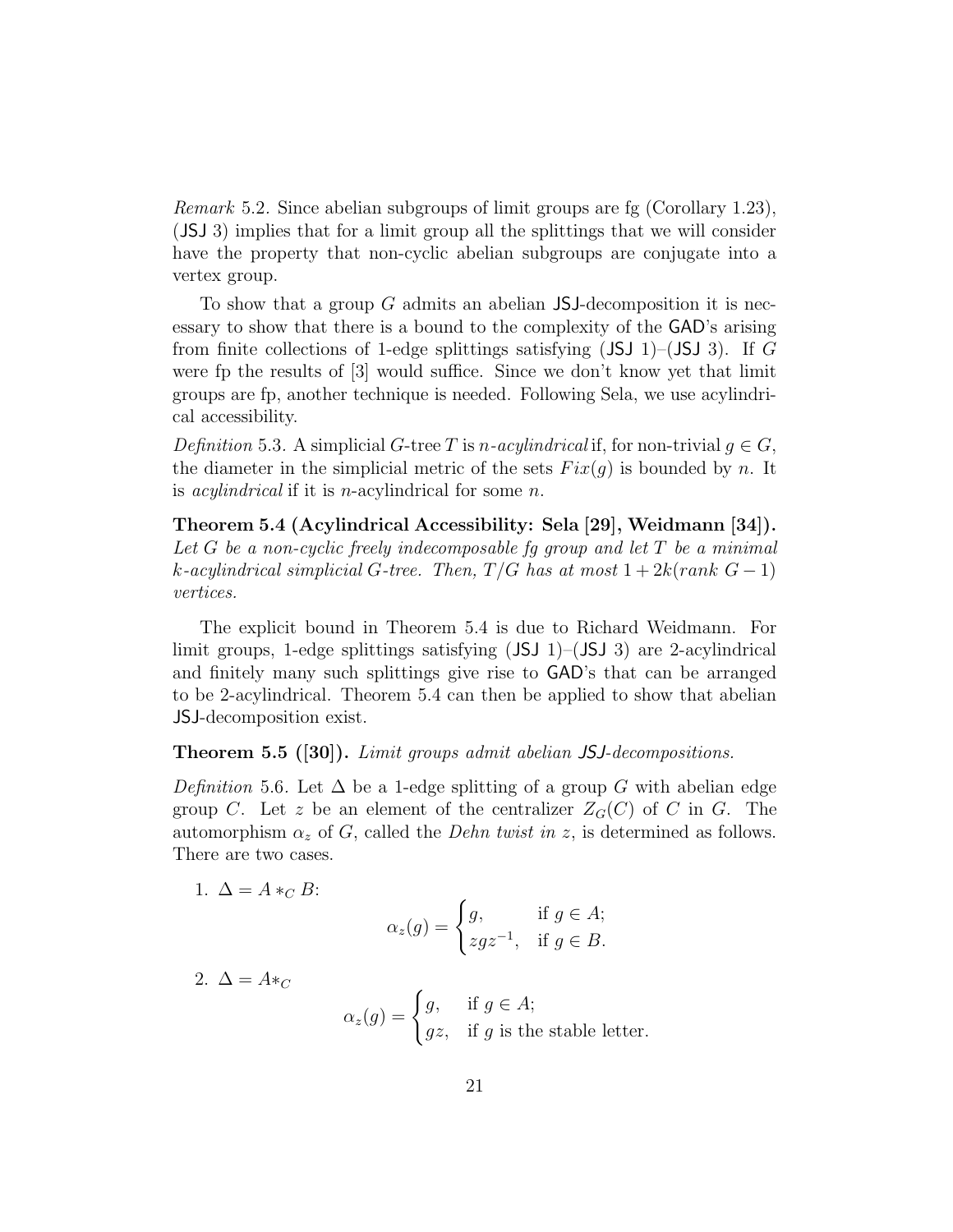If  $\Delta$  is as in Cases (1) and (2) and if A is abelian then a *generalized Dehn* twist is a Dehn twist or an automorphism of G that restricts to a unimodular automorphism of A and that is the identity when restricted to the edge groups incident to A and when restricted to B if B exists.  $Mod(\Delta)$  is the subgroup of  $Mod(G)$  generated by these generalized Dehn twists.

**Exercise 12.** •  $Mod(G)$  is generated by inner automorphisms together with generalized Dehn twists.

• If G is a limit group, then  $Mod(G)$  is generated by inner automorphisms together with generalized Dehn twists associated to 1-edge splittings of G satisfying  $(JSJ 1)$ – $(JSJ 3)$ . See [30, Lemma 2.1]. In fact, the only generalized Dehn twists that are not Dehn twists can be taken to be with respect to a splitting of the form  $A *_C B$  where  $A = C \oplus \mathbb{Z}$ .

Remark 5.7. If B is a rigid vertex group of an abelian JSJ-decomposition of a group G and if  $\alpha \in Mod(G)$ , then there is an element of g such that  $\alpha|B = i_q|B$ . Indeed, B is elliptic in any 1-edge splitting of G and so the statement is true for generators of  $Mod(G)$ .

### 6 Limit groups are CLG's

In this section, we show that limit groups are CLG's and complete the proof of Theorem 1.25.

#### **Lemma 6.1.** Limit groups are  $CLG's$

*Proof.* Let  $\Gamma$  be a limit group, which we may assume is generic. Let  $\{f_i\}$  be a sequence in  $Hom(\Gamma, \mathbb{F})$  such that  $f_i$  is injective on elements of length at most i (with respect to some finite generating set for Γ). Define  $\hat{f}_i$  to be a short map equivalent to  $f_i$ . According to Exercise 11,  $q: \Gamma \to \Gamma' := \Gamma / \underline{Ker} \hat{f}_i$  is a proper epimorphism, and so by induction we may assume that  $\Gamma'$  is a CLG.

Let  $\Delta$  be an abelian JSJ-decomposition of Γ. We will show that q and  $\Delta$ satisfy the conditions in Definition 1.14. The key observations are these.

• If A is a peripheral subgroup of an abelian vertex of  $\Delta$ , then A is elliptic in all 1-edge splittings of  $\Gamma$ . In particular, Dehn twists, hence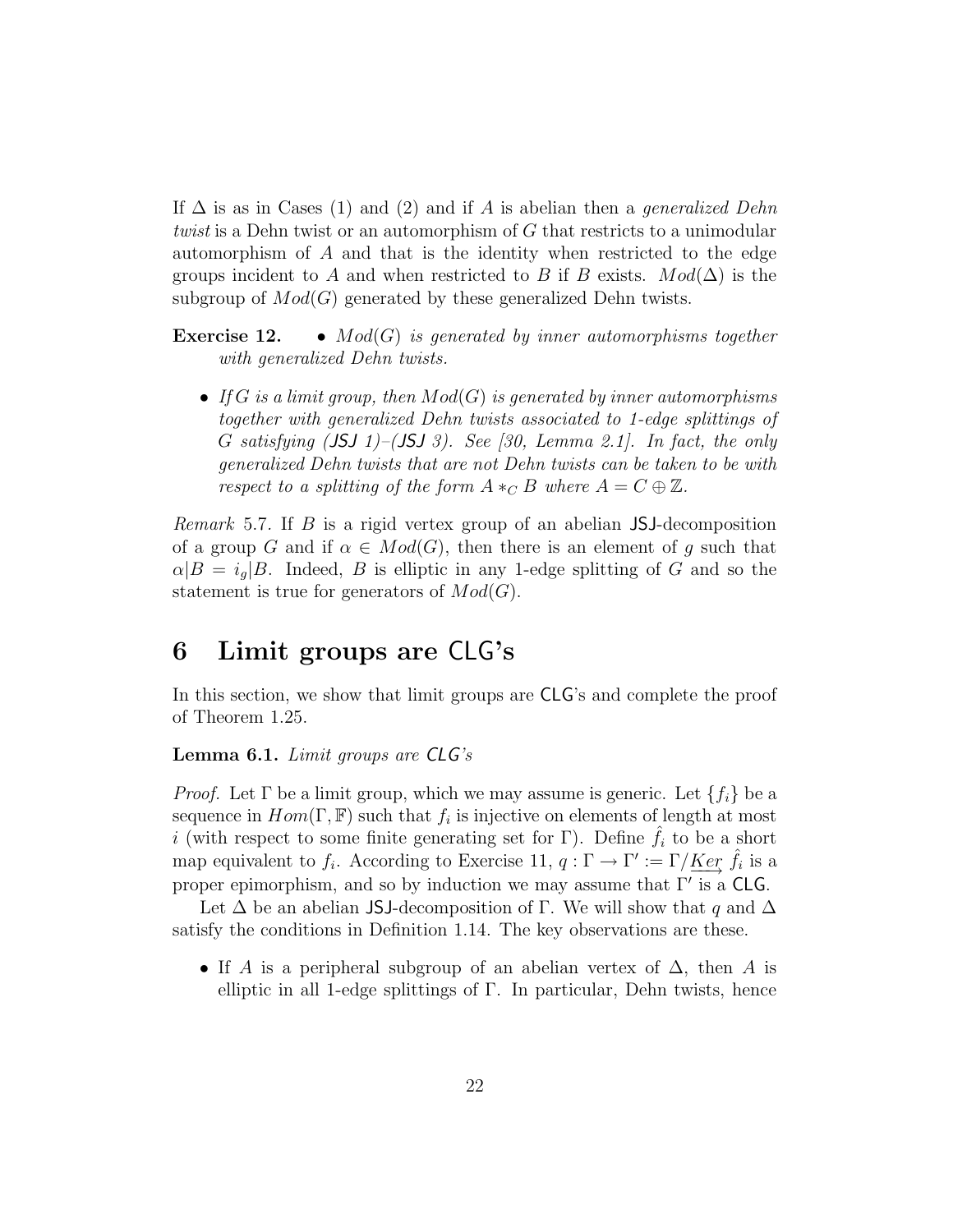all elements of  $Mod(\Gamma)$ , when restricted to A are trivial<sup>30</sup>. Also, by Corollary 1.23, abelian vertex groups of  $\Delta$  are CLG's.

- Elements of  $Mod(\Gamma)$  when restricted to edge groups of  $\Delta$  are trivial. Since Γ is a limit group, each edge group is a maximal abelian subgroup in at least one of the two adjacent vertex groups. See Exercise 6.
- The q-image of a QH-vertex group Q of  $\Delta$  is non-abelian. Indeed, suppose that Q is a QH-vertex group of  $\Delta$  and that  $q(Q)$  is abelian. Then, eventually  $f_i(Q)$  is abelian. QH-vertex groups of abelian JSJdecompositions are canonical, and so every element of  $Mod(Γ)$  preserves Q up to conjugacy. Hence, eventually  $f_i(Q)$  is abelian, contradicting the triviality of  $\underline{Ker} f_i$ .
- Elements of  $Mod(\Gamma)$  when restricted to envelopes of rigid vertex groups of  $\Delta$  are trivial. Since  $\underline{Ker} f_i$  is trivial, q is injective on these envelopes. In particular, rigid vertex groups of  $\Delta$  are CLG's.

*Proof of Theorem 1.25.* (1)  $\implies$  (2)  $\implies$  (3) were exercises. (3)  $\implies$  (1) is the content of Lemma 6.1.  $\Box$ 

# 7 A more geometric approach

In this section, we show how to derive the Main Proposition using Rips theory for fp groups in place of the structure theory of actions of fg groups on real trees.

Definition 7.1. Let  $K$  be a finite 2-complex with a measured lamination  $(\Lambda, \mu)$ . The length of  $\Lambda$ , denoted  $\|\Lambda\|$ , is the sum  $\Sigma_e \int_e \mu$  over the edges e of K.

If  $\phi : \tilde{K} \to T$  is a resolution, then  $\|\phi\|_{K}$  is the length of the induced lamination  $\Lambda_{\phi}$ . Suppose that K is a 2-complex for  $G^{31}$  Recall that  $T_{\mathbb{F}}$  is a

 $\Box$ 

<sup>30</sup>Recall our convention that "trivial" means "agrees with the restriction of an inner automorphism". Alternatively, we could view elements of  $Mod(\Gamma)$  as inducing the trivial outer automorphism on A.

<sup>&</sup>lt;sup>31</sup>i.e. the fundamental group of K is identified with the group G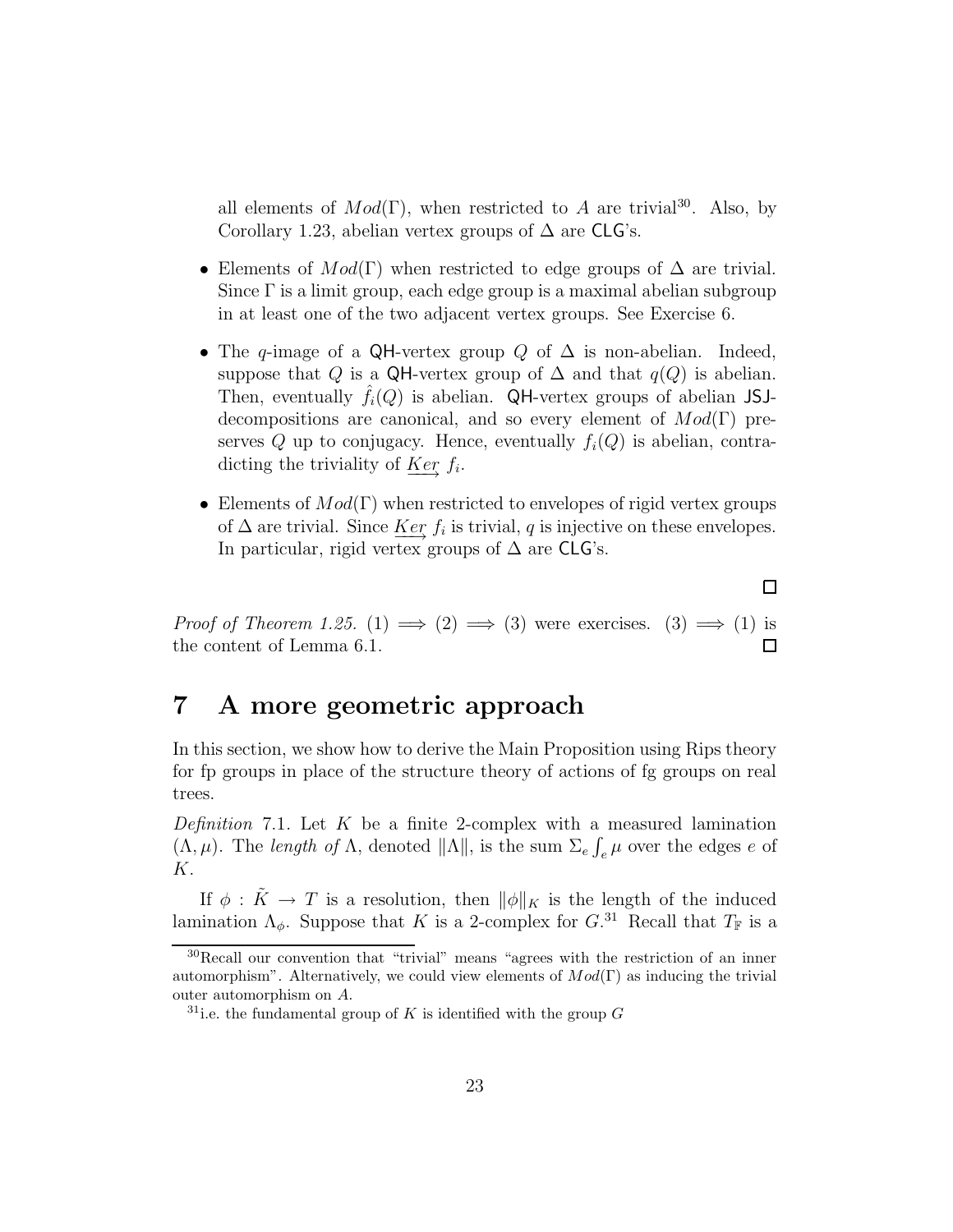Cayley graph for  $\mathbb F$  with respect to a fixed basis and that from a homomorphism  $f: G \to \mathbb{F}$  a resolution  $\phi: (\tilde{K}, \tilde{K}^{(0)}) \to (T_{\mathbb{F}}, T_{\mathbb{F}}^{(0)})$  can be constructed, see [3]. The resolution  $\phi$  depends on a choice of images of a set of orbit representatives of vertices in K. We will always choose  $\phi$  to minimize  $\|\phi\|_K$ over this set of choices. With this convention, we define  $||f||_K := ||\phi||_K$ .

**Lemma 7.2.** Let  $K_1$  and  $K_2$  be finite 2-complexes for G. There is a number  $B = B(K_1, K_2)$  such that, for all  $f \in Hom(G, \mathbb{F}),$ 

$$
B^{-1} \cdot ||f||_{K_1} \le ||f||_{K_2} \le B \cdot ||f||_{K_1}.
$$

*Proof.* Let  $\phi_1 : \tilde{K}_1 \to T_{\mathbb{F}}$  be a resolution such that  $||\phi_1||_{K_1} = ||f||_{K_1}$ . Choose an equivariant map  $\psi^{(0)}$  :  $\tilde{K}_2^{(0)} \to \tilde{K}_1^{(0)}$  between 0-skeleta. Then,  $\phi_1 \psi^{(0)}$ determines a resolution  $\phi_2 : \tilde{K}_2 \to T_{\mathbb{F}}$ . Extend  $\psi^{(0)}$  to a cellular map  $\psi^{(1)}$ :  $\tilde{K}_2^{(1)} \to \tilde{K}_1^{(1)}$  between 1-skeleta. Let  $B_2$  be the maximum over the edges e of the simplicial length of the path  $\psi^{(1)}(e)$  and let  $E_2$  be the number of edges in  $K_2$ . Then,

$$
||f||_{K_2} \le ||\phi_2||_{K_2} \le B_2 N_2 ||\phi_1||_{K_1} = B_2 N_2 ||f||_{K_1}.
$$

The other inequality is similar.

Recall that in Definition 4.2, we defined another length  $|\cdot|$  for elements of  $Hom(G, \mathbb{F})$ .

**Corollary 7.3.** Let  $K$  be a finite 2-complex for  $G$ . Then, there is a number  $B = B(K)$  such that for all  $f \in Hom(G, \mathbb{F})$ 

$$
B^{-1} \cdot |f| \le ||f||_K \le B \cdot |f|.
$$

*Proof.* If B is the fixed finite generating set for G and if  $R_B$  is the wedge of circles with fundamental group identified with the free group on  $B$ , then complete  $R_B$  to a 2-complex for G by adding finitely many 2-cells and apply Lemma 7.2.  $\Box$ 

Remark 7.4. Lemma 7.2 and its corollary allow us to be somewhat cavalier with our choices of generating sets and 2-complexes.

Exercise 13. The space of (nonempty) measured laminations on K can be identified with the closed cone without 0 in  $\mathbb{R}^E_+$ , where E is the set of edges of  $K$ , given by the triangle inequalities for each triangle of  $K$ . The projectivized space  $\mathcal{PML}(K)$  is compact.

 $\Box$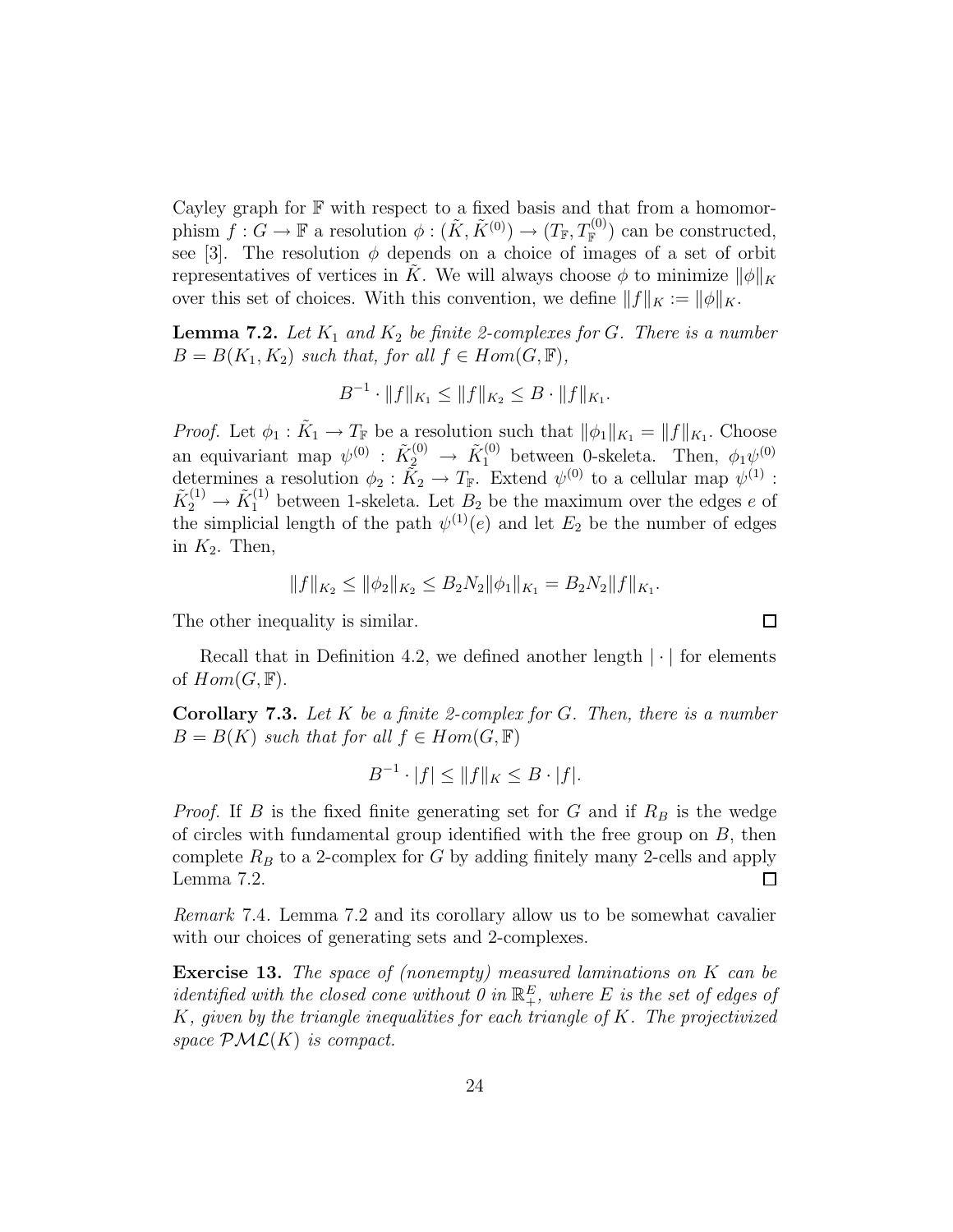**Exercise 14.** If  $\lim_{i\to\infty} T_{f_i} = T$  and  $\lim_{i\to\infty} \Lambda_{f_i} = \Lambda$  then there is a resolution that sends lifts of leaves of  $\Lambda$  to points of T and is monotonic (Cantor function) on edges of  $K$ .

*Definition* 7.5. An element f of  $Hom(G, \mathbb{F})$  is K-short if  $||f||_K \leq ||f'||_K$  for all  $f' \sim f$ . Two sequences  $\{m_i\}$  and  $\{n_i\}$  in N are *comparable* if there is a number  $C > 0$  such that  $C^{-1} \cdot m_i \leq n_i \leq C \cdot m_i$  for all *i*.

**Corollary 7.6.** Let  $\{f_i\}$  be a sequence in  $Hom(G, \mathbb{F})$ . Suppose that  $f'_i \sim$  $f_i \sim f''_i$  where  $f'_i$  is short and  $f''_i$  is K-short. Then, the sequences  $\{|f'_i|\}$  and  $\{||f''_i||_K\}$  are comparable.  $\Box$ 

Definition 7.7. If  $\ell$  is a leaf of a measured lamination  $\Lambda$  on a finite 2-complex K, then (conjugacy classes of) elements in the image of  $\pi_1(\ell \subset K)$  are carried by  $\ell$ . Suppose that  $\Lambda_i$  is a component of  $\Lambda$ . If  $\Lambda_i$  is simplicial (consists of a parallel family of compact leaves  $\ell$ , then elements in the image of  $\pi_1(\ell \subset K)$ are carried by  $\Lambda_i$ . If  $\Lambda_i$  is minimal and if N is a standard neighborhood<sup>32</sup> of  $\Lambda_i$ , then elements in the image of  $\pi_1(N \subset K)$  are carried by  $\Lambda_i$ .

Definition 7.8. Let K be a finite 2-complex for G. Let  $\{f_i\}$  be a sequence of short elements in  $Hom(G, \mathbb{F})$  and let  $\phi_i : \tilde{K} \to T_{\mathbb{F}}$  be an  $f_i$ -equivariant resolution. We say that the sequence  $\{\phi_i\}$  is *short* if  $\{\|\phi_i\|_K\}$  and  $\{|f_i|\}$  are comparable.

Exercise 15. Let G be freely indecomposable. In the setting of Definition 7.8, if  $\{\phi_i\}$  is short then  $\Lambda = \lim_{\phi_i} \Lambda_{\phi_i}$  has a leaf carrying non-trivial elements of  $Ker(T)$ .

The idea is again that, if not, the induced GAD could be used to shorten. The next exercise, along the lines of Exercise 10, will be needed in the following lemma.<sup>33</sup>

Exercise 16. Let  $\Delta$  be a 1-edge GAD of a group G with a homomorphism q to a limit group  $\Gamma$ . Suppose:

- the vertex groups of  $\Delta$  are non-abelian,
- the edge group of  $\Delta$  is maximal abelian in each vertex group, and

 $32$ see Theorem 3.6

 $33$ It is a consequence of Theorem 1.25, but since we are giving an alternate proof we cannot use this.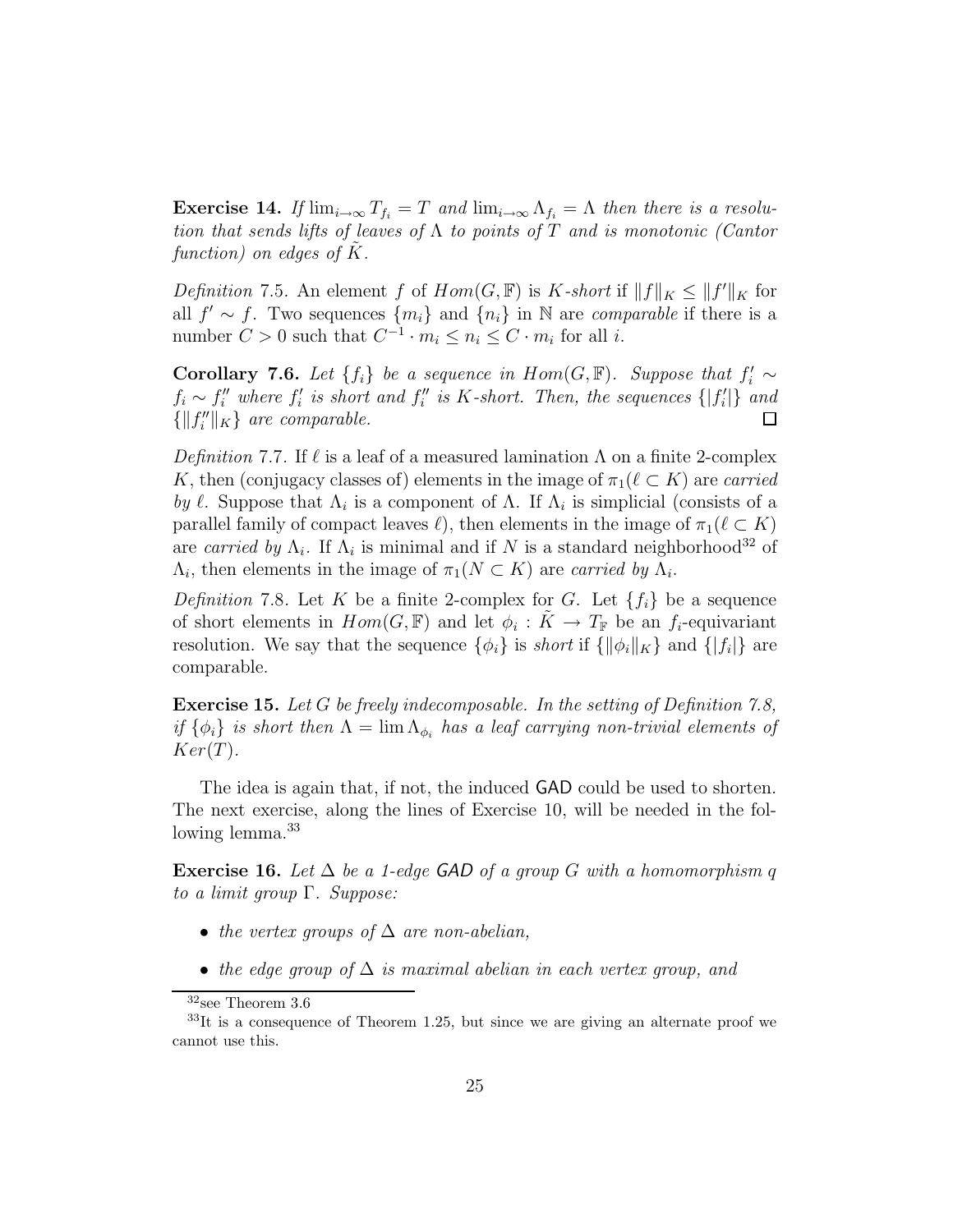• q is injective on vertex groups of  $\Delta$ .

Then, G is a limit group.

**Lemma 7.9.** Let  $\Gamma$  be a limit group and let  $q: G \to \Gamma$  be an epimorphism such that  $Hom(G, \mathbb{F}) = Hom(\Gamma, \mathbb{F})$ . If  $\alpha \in Mod(G)$  then  $\alpha$  induces an automorphism  $\alpha'$  of  $\Gamma$  and  $\alpha'$  is in  $Mod(\Gamma)$ .

*Proof.* Since  $\Gamma = RF(G)$ , automorphisms of G induce automorphisms of Γ. Let Δ be a 1-edge splitting of G such that  $\alpha \in Mod(\Delta)$ . It is enough to check the lemma for  $\alpha$ . We will check the case that  $\Delta = A *_{C} B$  and that  $\alpha$  is a Dehn twist by an element  $c \in C$  and leave the other (similar) cases as exercises. We may assume that  $q(A)$  and  $q(B)$  are non-abelian for otherwise  $\alpha'$  is trivial. Our goal is to successively modify q until it satisfies the conditions of Exercise 16.

First replace all edge and vertex groups by their  $q$ -images so that the second condition of the exercise holds. Always rename the result G. If the third condition does not hold, pull<sup>34</sup> the centralizers  $Z_A(c)$  and  $Z_B(c)$  across the edge. Iterate. It is not hard to show that the limiting GAD satisfies the conditions of the exercise. So, the modified  $G$  is a limit group. Since  $Hom(G, \mathbb{F}) = Hom(\Gamma, \mathbb{F})$ , we have that  $G = \Gamma$  and  $\alpha = \alpha'$ . □

Alternate proof of the Main Proposition. Suppose that  $\Gamma$  is a generic limit group,  $T \in \mathcal{T}'(\Gamma)$ , and  $\{f_i\}$  is a sequence of short elements of  $Hom(\Gamma, \mathbb{F})$ such that  $\lim T_{f_i} = T$ . As before, our goal is to show that  $Ker(T)$  is nontrivial, so suppose not. Recall that the action of  $\Gamma$  on  $T$  satisfies all the conclusions of Proposition 3.17.

Let  $q: G \to \Gamma$  be an epimorphism such that G is fp and  $Hom(G, \mathbb{F}) =$  $Hom(\Gamma, \mathbb{F})$ . By Lemma 7.9, elements of the sequence  $\{f_i q\}$  are short. We may assume that all intermediate quotients  $G \to G' \to \Gamma$  are freely indecom- $_{\rm possible}$ <sup>35</sup>.

Choose a 2-complex K for G and a subsequence so that  $\Lambda := \lim_{\Delta f_{i,q}} \Lambda_{f_{i,q}}$ exists. For each component  $\Lambda_0$  of  $\Lambda$ , perform one of the following moves to obtain a new finite laminated 2-complex for an fp quotient of  $G$  (that we will rename  $(K, \Lambda)$  and G). Let  $G_0$  denote the subgroup of G carried by  $\Lambda_0$ .

<sup>&</sup>lt;sup>34</sup>If  $A_0$  is a subgroup of A, then the result of *pulling*  $A_0$  across the edge is  $A *_{(A_0,C)}$  $\langle A_0, B \rangle$ , cf. moves of type IIA in [3].

<sup>35</sup>see [23]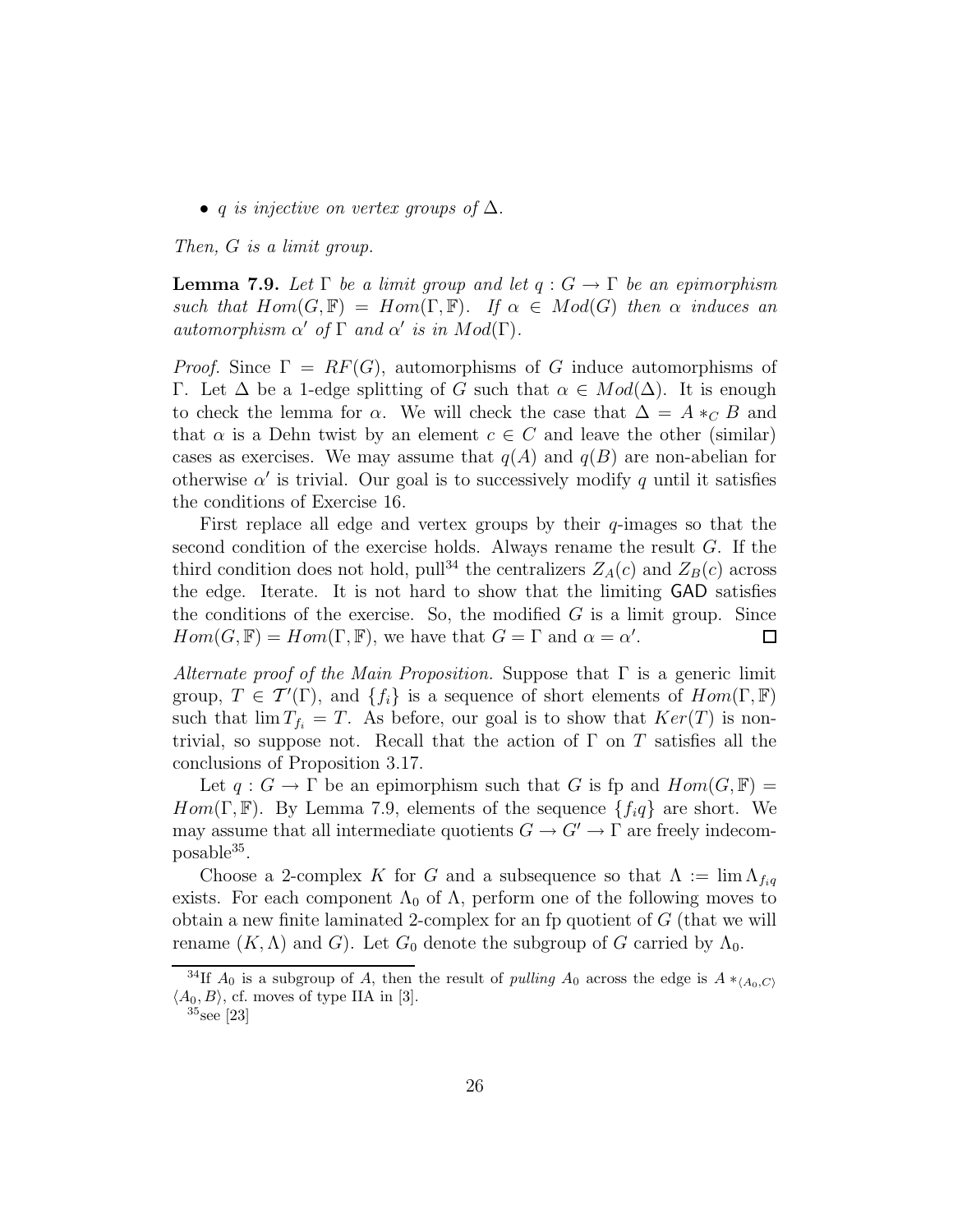- 1. If  $\Lambda_0$  is minimal and if  $G_0$  stabilizes a linear subtree of T, then enlarge  $N(\Lambda_0)$  to a model for the action of  $q(G_0)$  on T.
- 2. If  $\Lambda_0$  is minimal and non-toral and if  $G_0$  does not stabilize a linear subtree of T, then collapse all added annuli to their bases.
- 3. If  $\Lambda_0$  is simplicial and  $G_0$  stabilizes an arc of T, then attach 2-cells to leaves to replace  $G_0$  by  $q(G_0)$ .

In each case, also modify the resolutions to obtain a short sequence on the new complex with induced laminations converging to  $\Lambda$ . The modified complex and resolutions contradict Exercise 15. Hence,  $Ker(T)$  is non-trivial.

To finish, choose non-trivial  $k_T \in Ker(T)$ . As before, if  $\{\mathcal{L}(\Gamma)\}\cup \{U(k_{T_i})\}$ is a finite cover for  $\mathcal{T}'(\Gamma)$ , then  $\{\Gamma \to Ab(\Gamma)\} \cup \{\Gamma \to \Gamma/\langle k_{T_i}\rangle\}$  is a factor set.  $\Box$ 

# References

- [1] Emina Alibegović. Makanin-Razborov diagrams for limit groups. University of Utah, PhD thesis, 2003.
- [2] Mladen Bestvina. R-trees in topology, geometry, and group theory. In Handbook of geometric topology, pages 55–91. North-Holland, Amsterdam, 2002.
- [3] Mladen Bestvina and Mark Feighn. Bounding the complexity of simplicial group actions on trees. Invent. Math., 103(3):449–469, 1991.
- [4] M. R. Bridson and G. A. Swarup. On Hausdorff-Gromov convergence and a theorem of Paulin. Enseign. Math. (2), 40(3-4):267–289, 1994.
- [5] M. J. Dunwoody and M. E. Sageev. JSJ-splittings for finitely presented groups over slender groups. Invent. Math., 135(1):25–44, 1999.
- [6] K. Fujiwara and P. Papasoglu. JSJ-decompositions of finitely presented groups and complexes of groups. preprint.
- [7] R. I. Grigorchuk and P. F. Kurchanov. On quadratic equations in free groups. In Proceedings of the International Conference on Algebra, Part 1 (Novosibirsk, 1989), volume 131 of Contemp. Math., pages 159–171, Providence, RI, 1992. Amer. Math. Soc.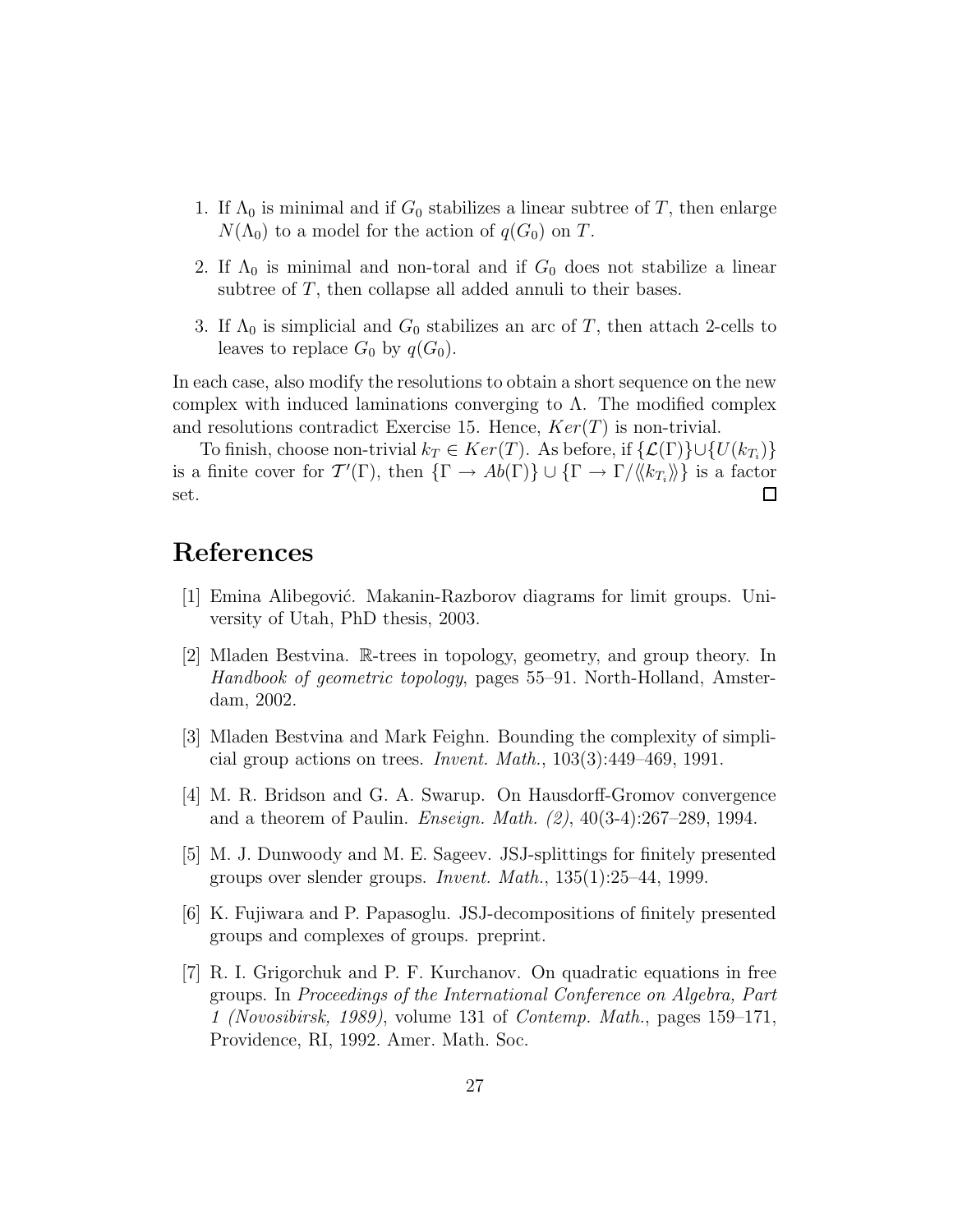- [8] V. Guirardel. Limit groups and groups acting freely on  $\mathbb{R}^n$ -trees. preprint 2003.
- [9] O. Kharlampovich and A. Myasnikov. Irreducible affine varieties over a free group. I. Irreducibility of quadratic equations and Nullstellensatz. J. Algebra, 200(2):472–516, 1998.
- [10] O. Kharlampovich and A. Myasnikov. Irreducible affine varieties over a free group. II. Systems in triangular quasi-quadratic form and description of residually free groups. J. Algebra, 200(2):517–570, 1998.
- [11] O. Kharlampovich and A. Myasnikov. Description of fully residually free groups and irreducible affine varieties over a free group. In Summer School in Group Theory in Banff, 1996, volume 17 of CRM Proc. Lecture Notes, pages 71–80. Amer. Math. Soc., Providence, RI, 1999.
- [12] Gilbert Levitt. La dynamique des pseudogroupes de rotations. Invent. Math., 113(3):633–670, 1993.
- [13] R. C. Lyndon. The equation  $a^2b^2 = c^2$  in free groups. *Michigan Math.* J, 6:89–95, 1959.
- [14] G. S. Makanin. Equations in a free group. Izv. Akad. Nauk SSSR Ser. Mat., 46(6):1199–1273, 1344, 1982.
- [15] G. S. Makanin. Decidability of the universal and positive theories of a free group. Izv. Akad. Nauk SSSR Ser. Mat., 48(4):735–749, 1984.
- [16] J. Morgan and P. Shalen. Valuations, trees, and degenerations of hyperbolic structures, I. Ann. of Math.(2), 120:401–476, 1984.
- [17] Frédéric Paulin. Topologie de Gromov équivariante, structures hyperboliques et arbres réels. Invent. Math.,  $94(1):53-80$ , 1988.
- [18] Frédéric Paulin. The Gromov topology on  $\mathbf{R}\text{-trees.}$  Topology Appl., 32(3):197–221, 1989.
- [19] A. A. Razborov. Systems of equations in a free group. Izv. Akad. Nauk SSSR Ser. Mat., 48(4):779–832, 1984.
- [20] V. N. Remeslennikov. ∃-free groups. Sibirsk. Mat. Zh., 30(6):193–197, 1989.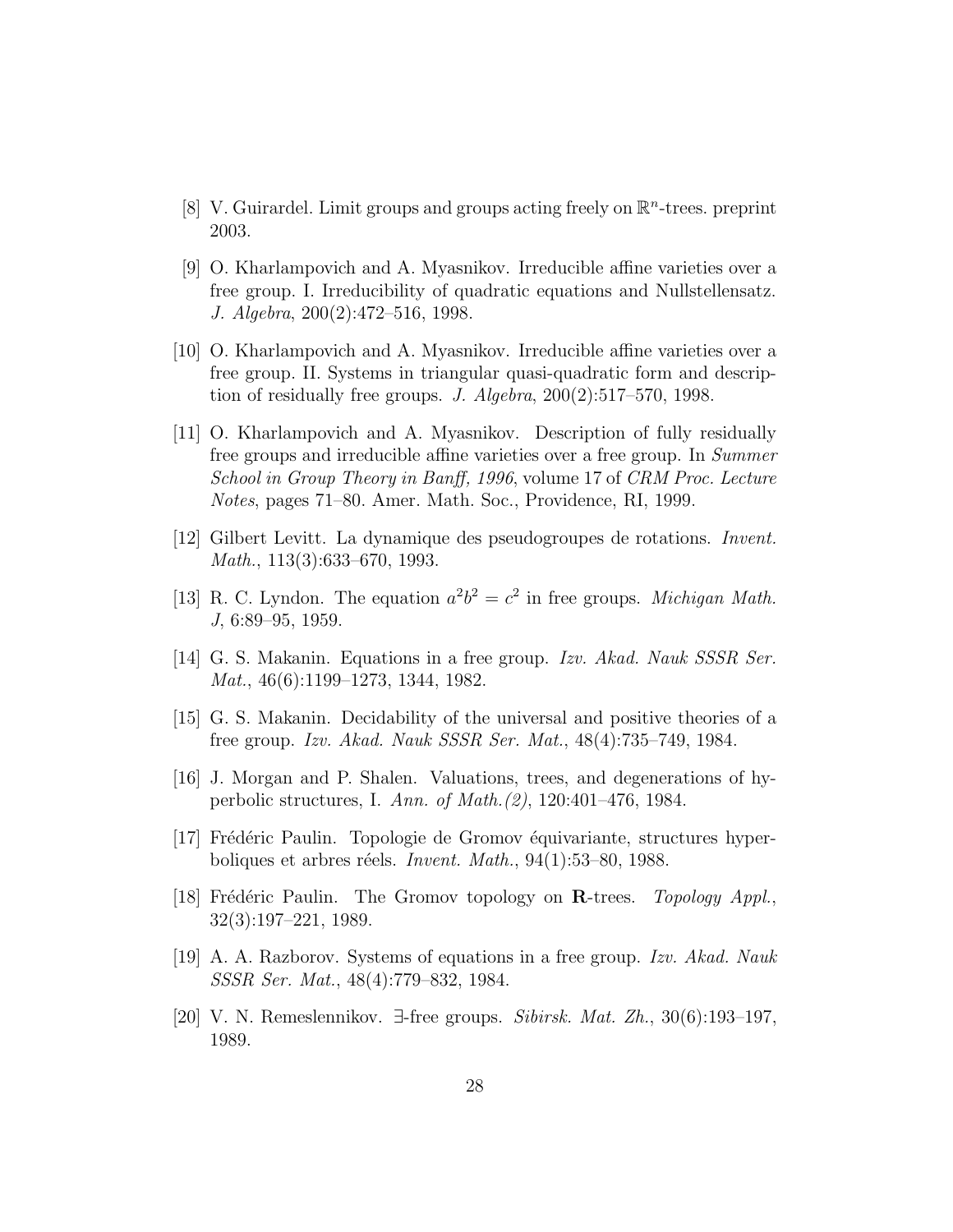- [21] V. N. Remeslennikov. ∃-free groups and groups with length function. In Second International Conference on Algebra (Barnaul, 1991), volume 184 of Contemp. Math., pages 369–376. Amer. Math. Soc., Providence, RI, 1995.
- [22] E. Rips and Z. Sela. Cyclic splittings of finitely presented groups and the canonical JSJ decomposition. Ann. of Math.  $(2)$ , 146(1):53–109, 1997.
- [23] G. P. Scott. Finitely generated 3-manifold groups are finitely presented. J. London Math. Soc. (2), 6:437–440, 1973.
- [24] Z. Sela. Diophantine geometry over groups III: Rigid and solid solutions. preprint.
- [25] Z. Sela. Diophantine geometry over groups IV: An iterative procedure for validation of a sentence. preprint.
- [26] Z. Sela. Diophantine geometry over groups V: Quantifier elimination. preprint.
- [27] Z. Sela. Diophantine geometry over groups VI: The elementary theory of a free group. preprint.
- [28] Z. Sela. Diophantine geometry over groups VIII: The elementary theory of a hyperbolic group. preprint.
- [29] Z. Sela. Acylindrical accessibility for groups. Invent. Math., 129(3):527– 565, 1997.
- [30] Z. Sela. Diophantine geometry over groups. I. Makanin-Razborov diagrams. Publ. Math. Inst. Hautes Etudes  $Sci.$ , (93):31–105, 2001.
- [31] Z. Sela. Diophantine geometry over groups and the elementary theory of free and hyperbolic groups. In Proceedings of the International Congress of Mathematicians, Vol. II (Beijing, 2002), pages 87–92, Beijing, 2002. Higher Ed. Press.
- [32] Z. Sela. Diophantine geometry over groups. II. Completions, closures and formal solutions. Israel J. Math., 134:173–254, 2003.
- [33] John Stallings. How not to prove the Poncairé conjecture. unpublished.